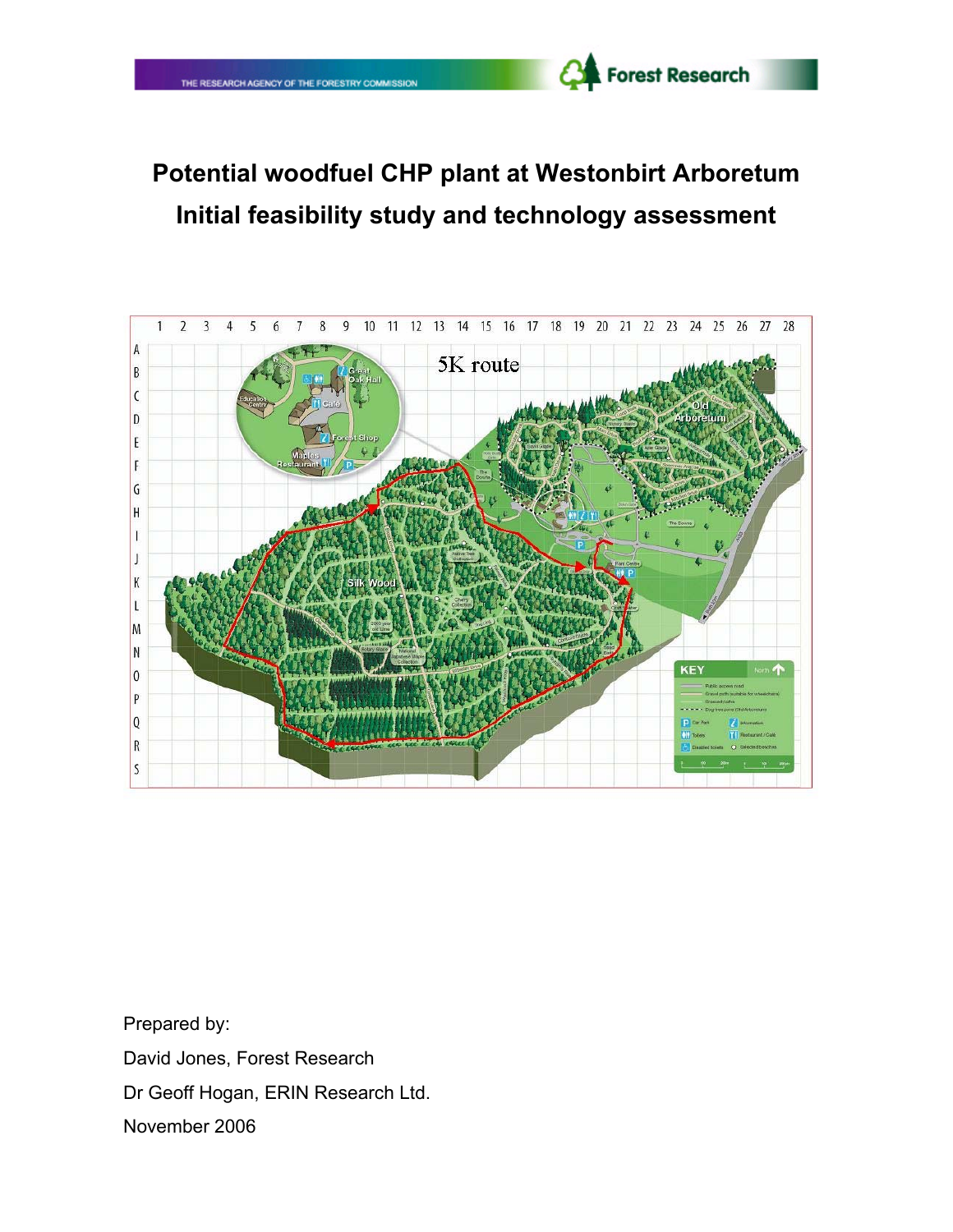**Potential woodfuel CHP plant at Westonbirt Arboretum**

**Initial feasibility study and technology assessment**

## **EXECUTIVE SUMMARY**

There are a number of commercially available woodfuel CHP systems available with heat output in the range required for this project. It would not yet, however, be appropriate to regard these as commodity items that can be installed in the "fit and forget" manner of a fossil fuel heating system. In order to offer high efficiency at this small scale a range of innovative technology solutions have been developed. Although there are a number of systems of one design or another in operation around the world, any organisation installing such a system must consider itself an early adopter.

The Forestry Commission has a role in supporting and promoting the use of woodfuel in the UK. If this project to install a biomass CHP system were to be undertaken it would have to be in the expectation that this is a pre-commercial system and a certain amount of input and commitment will be required to ensure trouble free operation and that this would be something in the class of an RD&D project for the benefit of the UK biomass market. It is to be expected that there will be financial savings on fuel costs, compared with LPG, gas or electrical heating, also on generated electricity used on site. If an export meter is installed excess electricity generation may even yield an appreciable income. The true value of the undertaking, however, would be far wider in providing a public exemplar of the technology for the benefit of future UK biomass heating and CHP. This project is therefore envisaged as a technical evaluation, rather than as a measure to be justified on purely economic grounds. It can therefore only be undertaken with the assistance of significant grant support.

It has been suggested that a nominated member of Westonbirt staff should be assigned to the installation, though not necessarily full time, and that a part of this person's role would be to document fully operation and performance to allow lessons to be learned from the installation, and make this information publicly known. There should also be visitor access to appropriate parts of the system and quality interpretation of the issues associated with biomass as a low carbon, renewable fuel for heat and power, the woodfuel supply chain and the technologies involved.

There is a small number of different technology choices applicable to the scale of heat required by this project. It is suggested that the optimum choice will depend as much on the details of the specific manufacturers and systems available as on any general consideration, and this can only be assessed by visiting examples of each system in operation, and discussing its operation with those responsible for day to day running. The systems available vary considerably in the ratio of heat output to electricity and fuel requirements for a given heat output.

With a site connected to the UK electricity Grid there is no need for electrical output to match demand on either a moment by moment or annual average basis as the Grid can accommodate any shortfall or excess production. Heat, however, must be used on-site as produced, and consequently specifying the system should be driven by heat requirement, not electricity. Heat is always co-generated with electricity and if not required on site must be dumped somehow, which is environmentally questionable and requires additional equipment.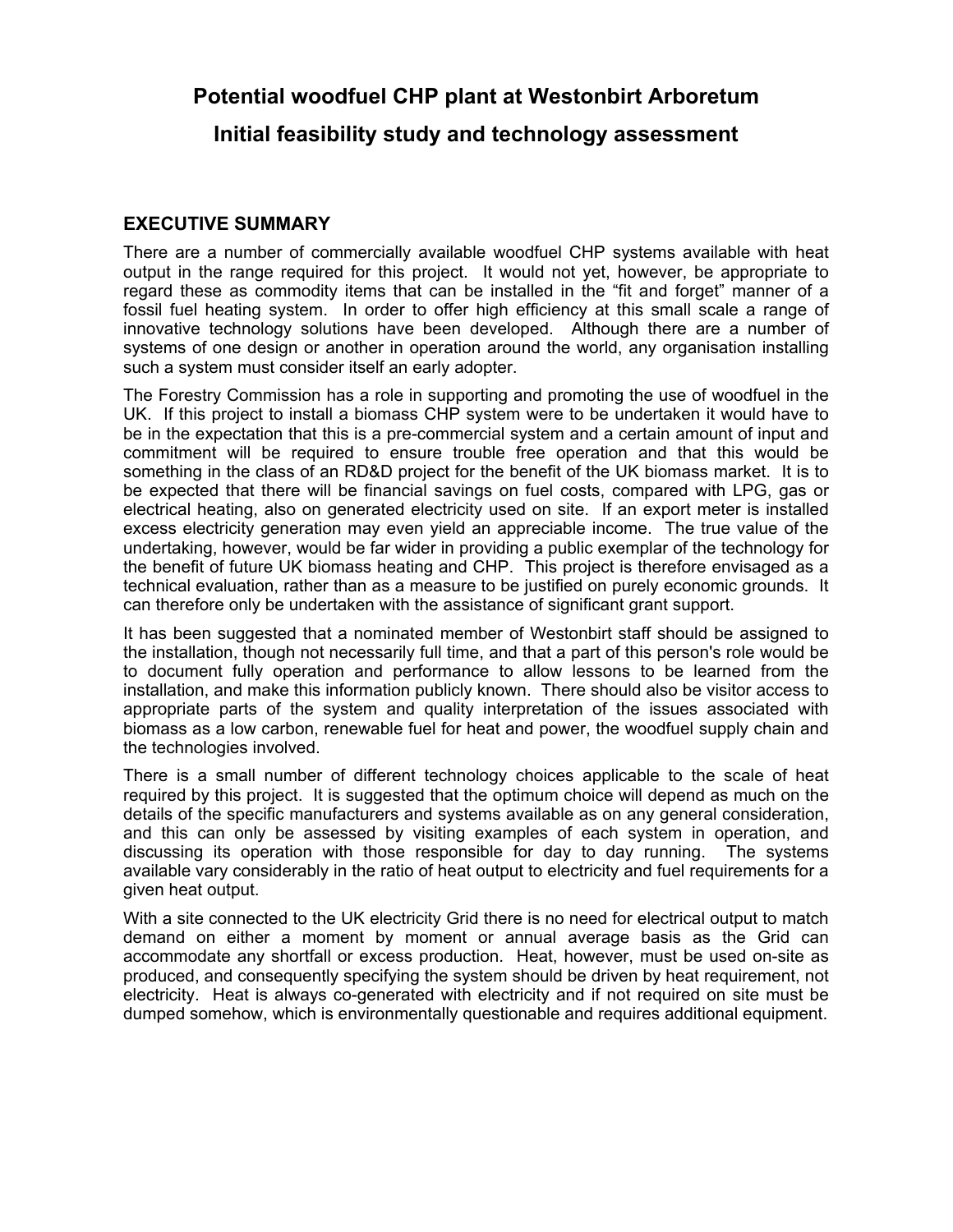According to Austrian best practice the system should be specified to meat the heating requirement of average cold winter days, so that it is operating at maximum output, and efficiency, most of the time during winter. The peak demand from the few coldest days should be met by a supplementary, fossil fuel powered boiler(s), which can also provide backup in case of emergency.

It is suggested that operation be restricted to the heating months and, for the sake of calculations this has been assumed to be 5 months at full output, with two months in Autumn and Spring at 50%. Some biomass systems may be operated simply during the working day and shut down at night. Others can be reduced to a low output slumber mode over night to reduce thermal cycling of components.

Depending on which CHP system is chosen, and how it is operated, the annual fuel requirement could be anything from 200 tonnes at 35% MC to over 600. If this were bought in as small round wood (SRW) from the Forestry Commission at £22 per green tonne, dried on site and chipped by a contract chipper, this would correspond to an annual fuel cost of £7,700 to £23,700.

The current total energy spend for the site, based on LPG, oil and electricity, is around £27,000, however, allowing for future development projects this could be expected to rise to £35,000. Most of the biomass CHP systems would be able to meet this entire demand, and there would also be additional income from sale of ROCs (Renewable Obligation Certificates – around £6,000 p.a.) and excess electricity (£28,000 or more p.a., depending on system and annual hours of operation).

In addition, around 200 tonnes of  $CO<sub>2</sub>$  would be saved per annum on-site, with additional savings associated with electricity exported of up to 189 tonnes.

The quoted capital cost of the CHP systems vary from  $\epsilon$ 200,000 (about £140,000) to £350,000, however these figures vary considerably in what is included, and all will require significant additional expenditure on building for the boiler and fuel storage, hard standing for drying SRW prior to chipping, salary for an operator, Grid connection, a heat distribution main, project management etc., as well as potentially fuel handling, project planning, a maintenance contract, operator training, installation costs, etc., depending on what is included in the quote. These are likely to lead to a full project cost of between £250,000 and £600,000. It may be decided, as an alternative to making use of local contract chipping and haulage services, to purchase a suitable wood fuel quality chipper of sufficient capacity, suitable agricultural tractor and crane loader, which might add approximately a further £80,000.

It is suggested that the Forestry Commission should take an active role in the fuel supply process both to ensure consistent specifications are maintained and minimise fuel related difficulties, and to gain experience and expertise in this area.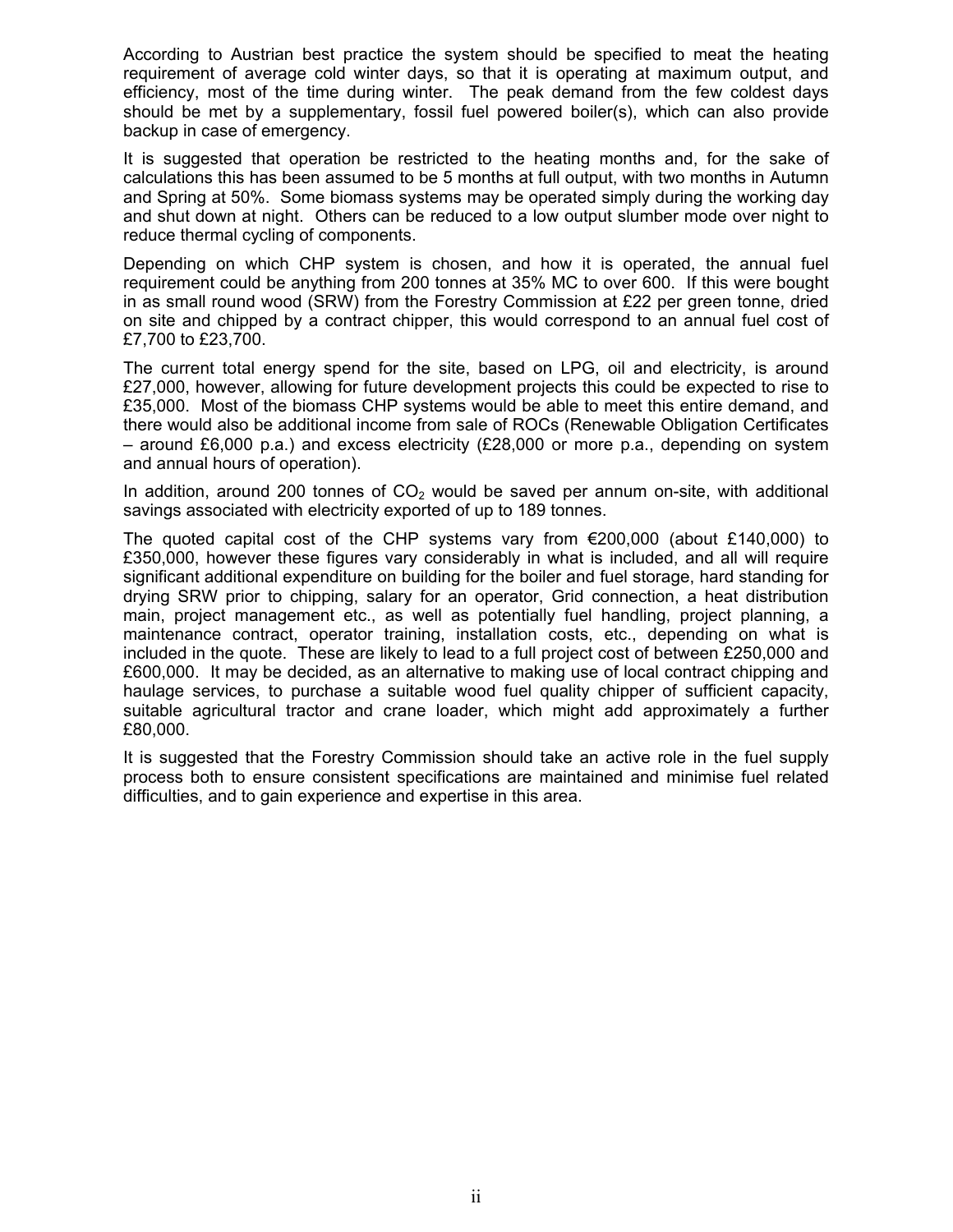## **Table of Contents**

| 1.             |     |       |                        |    |  |  |  |
|----------------|-----|-------|------------------------|----|--|--|--|
| 2.             |     |       |                        |    |  |  |  |
| 3.             |     |       |                        |    |  |  |  |
|                | 3.1 |       |                        |    |  |  |  |
|                | 3.2 |       |                        |    |  |  |  |
|                | 3.3 |       |                        |    |  |  |  |
|                | 3.4 |       |                        |    |  |  |  |
|                | 3.5 |       |                        |    |  |  |  |
| 4              |     |       |                        |    |  |  |  |
| 5              |     |       |                        |    |  |  |  |
|                | 5.1 |       |                        |    |  |  |  |
|                | 5.2 |       |                        |    |  |  |  |
|                |     | 5.2.1 |                        |    |  |  |  |
|                |     | 5.2.2 |                        |    |  |  |  |
|                | 5.3 |       |                        |    |  |  |  |
|                | 5.4 |       |                        |    |  |  |  |
| 6              |     |       |                        |    |  |  |  |
|                | 6.1 |       |                        |    |  |  |  |
|                | 6.2 |       |                        |    |  |  |  |
|                | 6.3 |       |                        |    |  |  |  |
|                | 6.4 |       |                        |    |  |  |  |
|                |     |       | 6.4.1 Woodfuel storage | 16 |  |  |  |
|                |     | 6.4.2 |                        |    |  |  |  |
|                |     | 6.4.3 |                        |    |  |  |  |
|                | 6.5 |       |                        |    |  |  |  |
|                | 6.6 |       |                        |    |  |  |  |
| $\overline{7}$ |     |       |                        |    |  |  |  |
| 8              |     |       |                        |    |  |  |  |
| 9              |     |       |                        |    |  |  |  |
| 10             |     |       |                        |    |  |  |  |
|                |     |       |                        |    |  |  |  |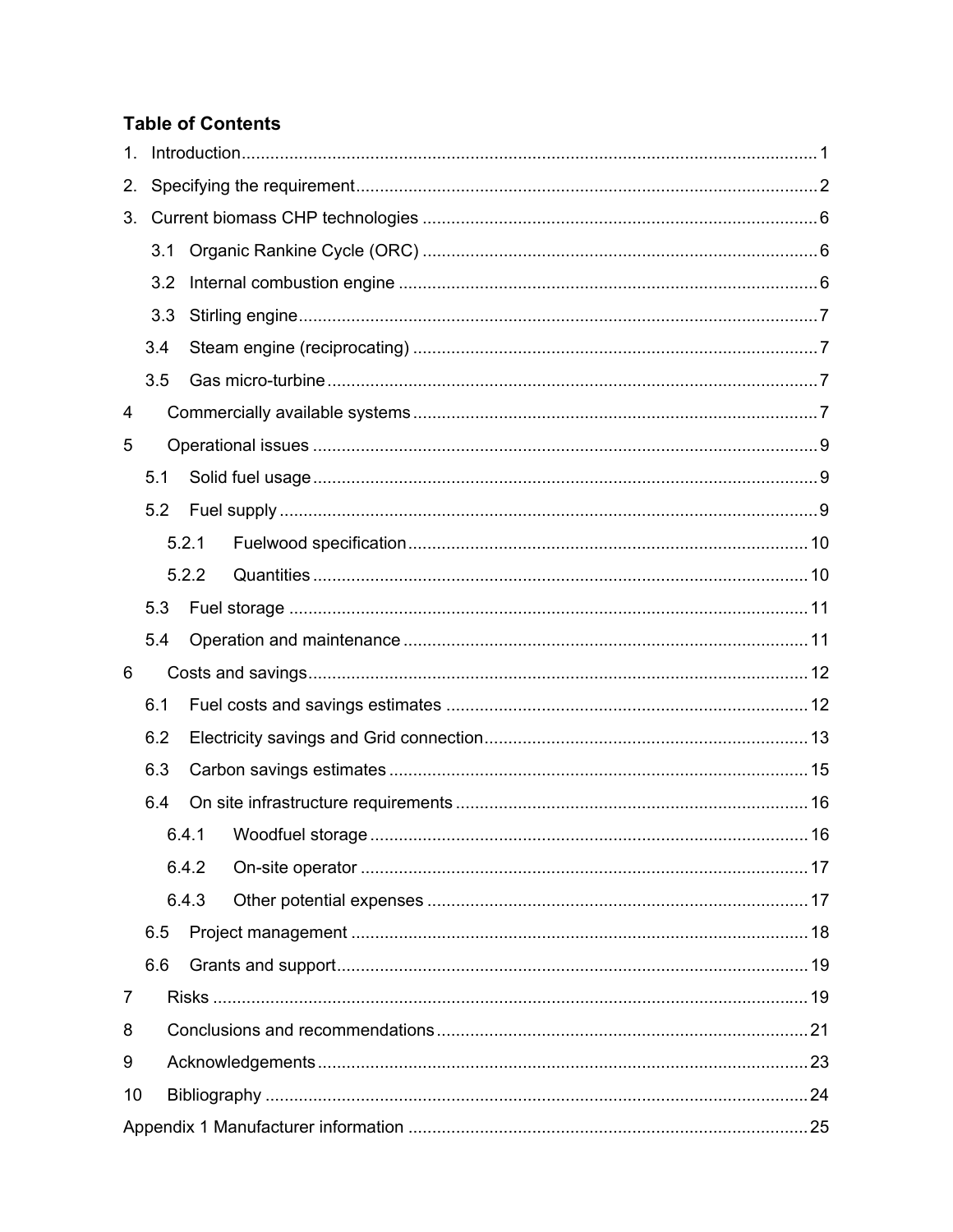## **1. INTRODUCTION**

Westonbirt Arboretum is the National Arboretum of the Forestry Commission, providing a very popular visitor centre attracting over 350,000 visitors per year. Usage of the site is shared between the Forestry Commission itself, Maples Restaurant and the Friends of Westonbirt.

As a high profile Forestry Commission site with high annual visitor footfall, it is appropriate to consider whether it could act as an exemplar of the usage of woodfuel. This situation is further enhanced by the fact that, while the site is connected to the main UK electricity Grid, mains natural gas is not available on site and consequently heating is currently achieved through a combination of LPG, oil and electricity. In addition, routine forestry management of the site can be expected to provide a certain proportion of the fuel, though it is anticipated that this would require some supplementary supplies.

The Forestry Commission is keen to encourage the use of wood as fuel for a number of reasons, and the most effective way to do this is to demonstrate successful installations at sites where they can be seen by large numbers of visitors. Possibly the context in which most members of the general public will be aware of the use of woodfuel and other biomass as an energy source is that of greenhouse gas emission reduction, and this is a vital role it can perform. However other benefits, equally valid in different ways, include establishing a local market and supply chain for small round wood (SRW) and low quality forestry co-products of the timber industry. This can provide a much required additional income stream to farmers and woodland owners, helping to promote rural development, and, by providing a market for the products of thinning and maintenance operations, has been shown in other countries to promote better management of woodland.

The Gloucestershire Renewable Energy Action Plan endorses the renewable energy target for Gloucestershire of 40-50 MW of electricity by 2010 proposed in REvision 2010, of which it is envisaged that 5 MW would be derived from woodfuel and energy crops. In addition, although renewable heat targets were not included in REvision 2010 a target of 5 MW of biomass heating by 2010 has been agreed for Gloucestershire. In order to meet these targets the Action Plan proposes a number of priorities, including:

- Awareness raising and provision of information (which should include promotion of practical examples).
- Establishing new renewables projects (including local woodfuel supply and examples of wood fuel projects).

Heating from woodfuel is well established on the continent, in particular in Austria and Scandinavia, where it is a widely accepted and popular energy solution. It is supported in many countries by government initiatives and incentives in recognition of the advantages of biomass fuel over the fossil alternatives, including reduced carbon emissions. This strategy has the ability to keep fuel supply and the associated employment both within the country and within the local rural community at a time when there is widespread difficulty and uncertainty within agricultural and rural communities in many countries across Europe.

The use of woodfuel for heating is also gradually increasing within the UK, mainly on the back of equipment imported from Europe. However, although many installations have been very successful, as is often the case with a fledgling industry, there has been something of a learning curve and mistakes have been made in some cases. It is generally acknowledged that the majority of problems can be traced back to some aspect of the fuel. This is not surprising as, although equipment may readily be imported from one country to another, and operating regimes are not greatly dissimilar, biomass fuels must generally be sourced locally. Consequently a user is dependent upon the local supply chain which may or may not have any experience or understanding of the characteristics required by woodfuel users as distinct from other potential users of wood chips. Where such expertise exists however, woodfuel heating has been shown to work effectively and economically in many installations around the UK.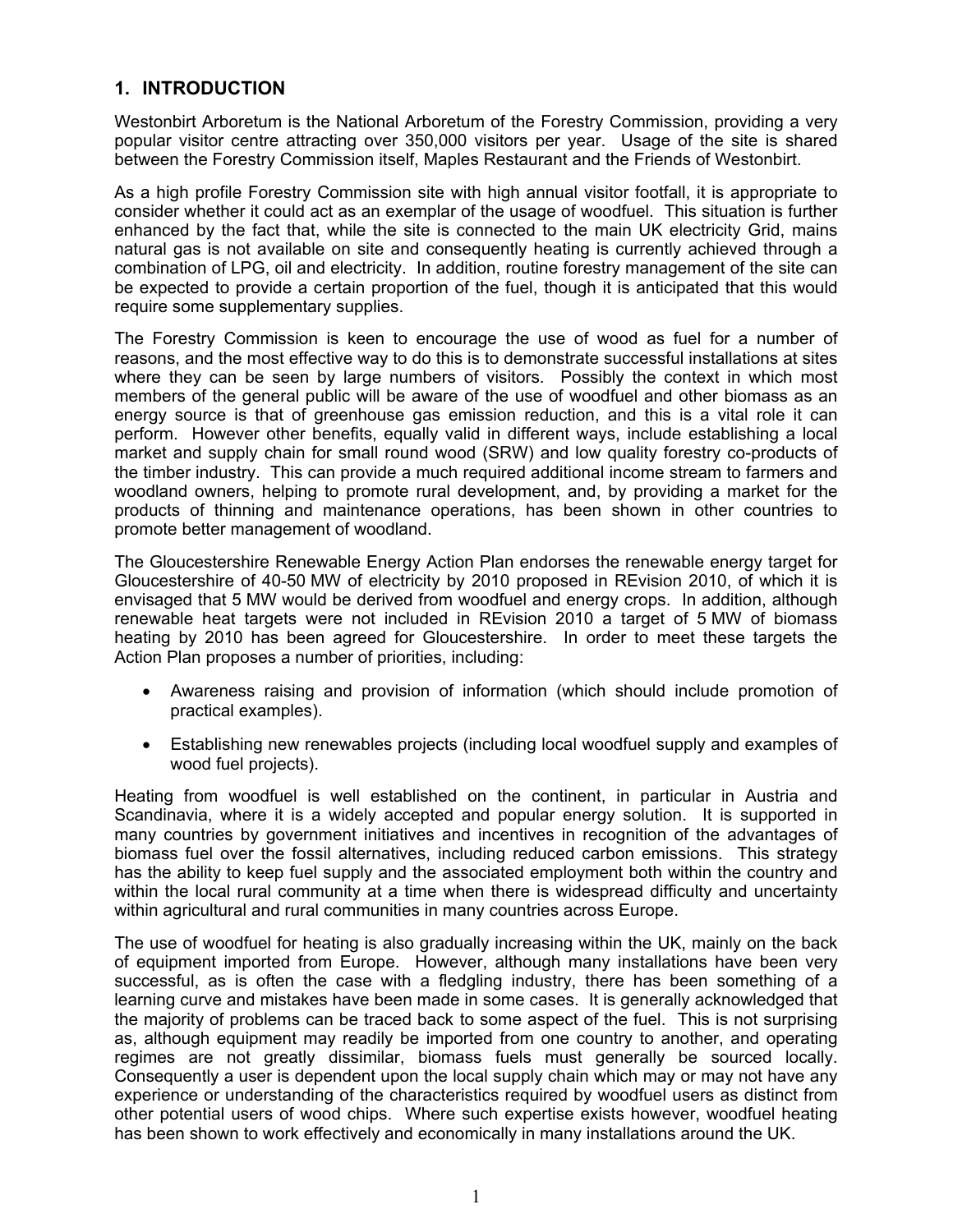Wood fuelled CHP, too, is widely and successfully used in mainland Europe. Until recently however, these tended to be combined with relatively large scale district heating installations with a thermal load of a few MW and above. At this scale conventional steam turbine generating technology is a reasonable option allowing the use of well established technologies. At smaller scales, however, electricity generation using conventional steam turbine technologies is much less efficient and economic and, in the absence of a single optimum alternative technology, a number of options have been developed over the last few years. Many of these are now emerging into the market place as commercial offerings.

These new technologies offer the potential for efficient electricity and CHP generation at much smaller scales than previously possible, and commercial systems are being offered by a number of manufacturers. However it must be recognised that they are still at a relatively early stage of deployment with, in most cases, a very small number of installed systems. Consequently, unforeseen difficulties may be encountered and most systems will be to a greater or lesser extent developmental.

## **2. SPECIFYING THE REQUIREMENT**

As has been observed above, the scale of the system required is critical to the technology options available, and these will be discussed fully below. This means that it is vital to undertake an analysis of the current and future requirements of the site and all potential users of the installation before any short-list of potential suppliers can be assembled. While there is no need for this to be precise, it is important to identify correctly the approximate loads for which the system will be expected to provide.

For a site that is connected to an electricity Grid, it is the anticipated heat load that should be at the heart of the analysis as, although a deficit or excess of electricity generation can be readily rectified by the Grid, incorrect heat production is not so readily modified. Although almost all biomass boilers feature some facility allowing modulation of the output to some fraction of maximum capacity, they do not typically operate at such high efficiency, meaning that money is wasted and environmental performance is degraded. For this reason, best practice in Austria is that, instead of specifying the power of a biomass heating system for the maximum performance required, wherever possible it is specified to meet the demand of the majority of winter days and a back up facility included to help meet the peak requirements. This is because the maximum output may then only be required on a very few of the coldest days in the year, meaning that it will be running below optimum for the vast majority of its life. Owing to the ease with which gas, LPG or oil fired boilers may be modulated to provide low output, combined with the relatively low cost of the hardware compared to the costs of many of these fuels, this can be a cost effective solution. This can also be designed to provide some level of back up facility to provide heat for the most important applications in the event of failure of the primary system.

Wood and other biomass burns at its most efficient in a high temperature environment, tending to make equipment relatively large and comparatively expensive for small scale units. It is therefore highly to be preferred that where a number of potential users are grouped in relative proximity, a single boiler is used and hot water distributed to each user. The benefits of this are widely exploited in European district heating schemes which are frequently highly sophisticated, often incorporating detailed heat metering of each user independently. On a site like Westonbirt therefore, as much of the potential heating load should be amalgamated into a single central biomass system as possible. In considering the total load, though, it is intuitively obvious that there is a limit to how far this can be pursued and that while a large additional heat load close to the plant should be included, a small one a significant distance away may not be suitable for inclusion. In Austria, a rule of thumb sometimes employed is that there should be a minimum heat load of 1 kW per metre of additional distance required.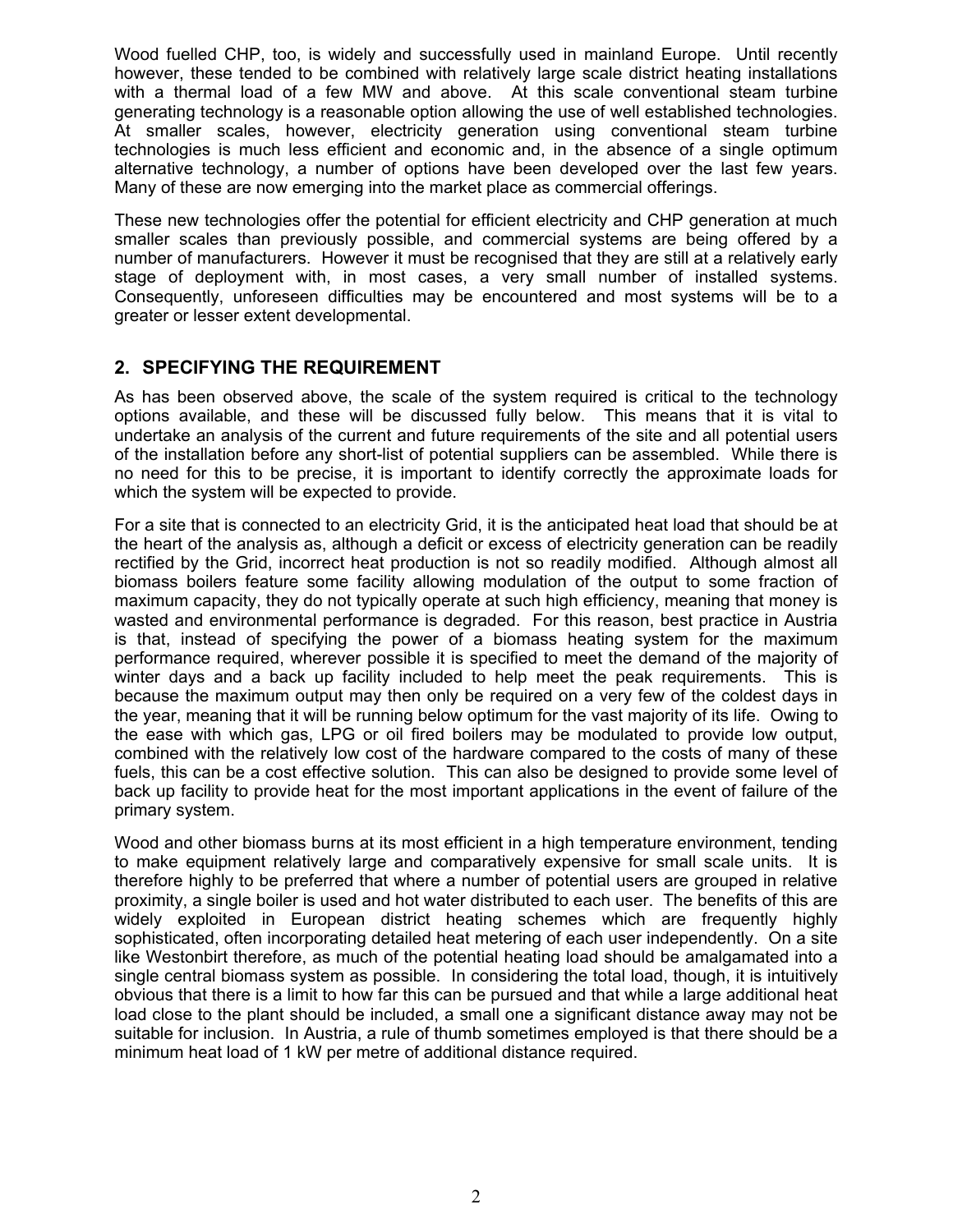Analysis of the total load of the Westonbirt site is complicated by the fact that there are three distinct users (the Forestry Commission, Friends of Westonbirt and Maples Restaurant) and multiple buildings used for a range of purposes (see Figure 1). In order to assess the total load on-site a combination of approaches has been employed. This has primarily centred around existing energy use as measured by invoices from utilities and fuel suppliers over the past year or so. This approach is complicated by a number of factors. Firstly, while some fuels, such as oil, are exclusively used for heating purposes, others, like LPG and electricity, may be used for a number of purposes such as lighting, cooking, powering equipment, etc. Secondly, such invoices will cover a period of time that may include both cooler and warmer days. While this will prevent the disproportionate inclusion of short periods of unusually cold weather, and hence high power requirement, in the UK a billing period of more than a week or two may be expected to include some relatively warm weather. For quarterly bills the calculated value may be expected to be a significant underestimate of the true power requirement for even quite common low temperatures. Thirdly conversion of kWh used to kW of power requirement depends upon the usage regime. If heating is turned on at the start of the day and off again at the end a ballpark figure of 10 hours per day may be assumed, however if heating is maintained throughout the night, the figure would be 24 hours. Finally, not all invoices were available for analysis. Despite these difficulties, an attempt was made to assess the average demand during the winter months assuming a 10 hour operational day.



**Figure** 1 A map of the buildings on the Westonbirt site

As an alternative approach, a heating engineer's rule of thumb of heat demand for a typical building is, for top and bottom floors, a requirement of 65 W/m<sup>2</sup>. The majority of the buildings at Westonbirt cannot be regarded as typical, in particular the Great Oak Hall, Maples and the shop, all of which have very high ceilings, for which allowance must be made and a figure of 130 W/ $m<sup>2</sup>$  has been used. As a result of this, these calculations also cannot be regarded as highly accurate, however, in combination with the approach above, should help to ensure that the numbers calculated represent a reasonable assessment for the purposes of identifying suitable technologies.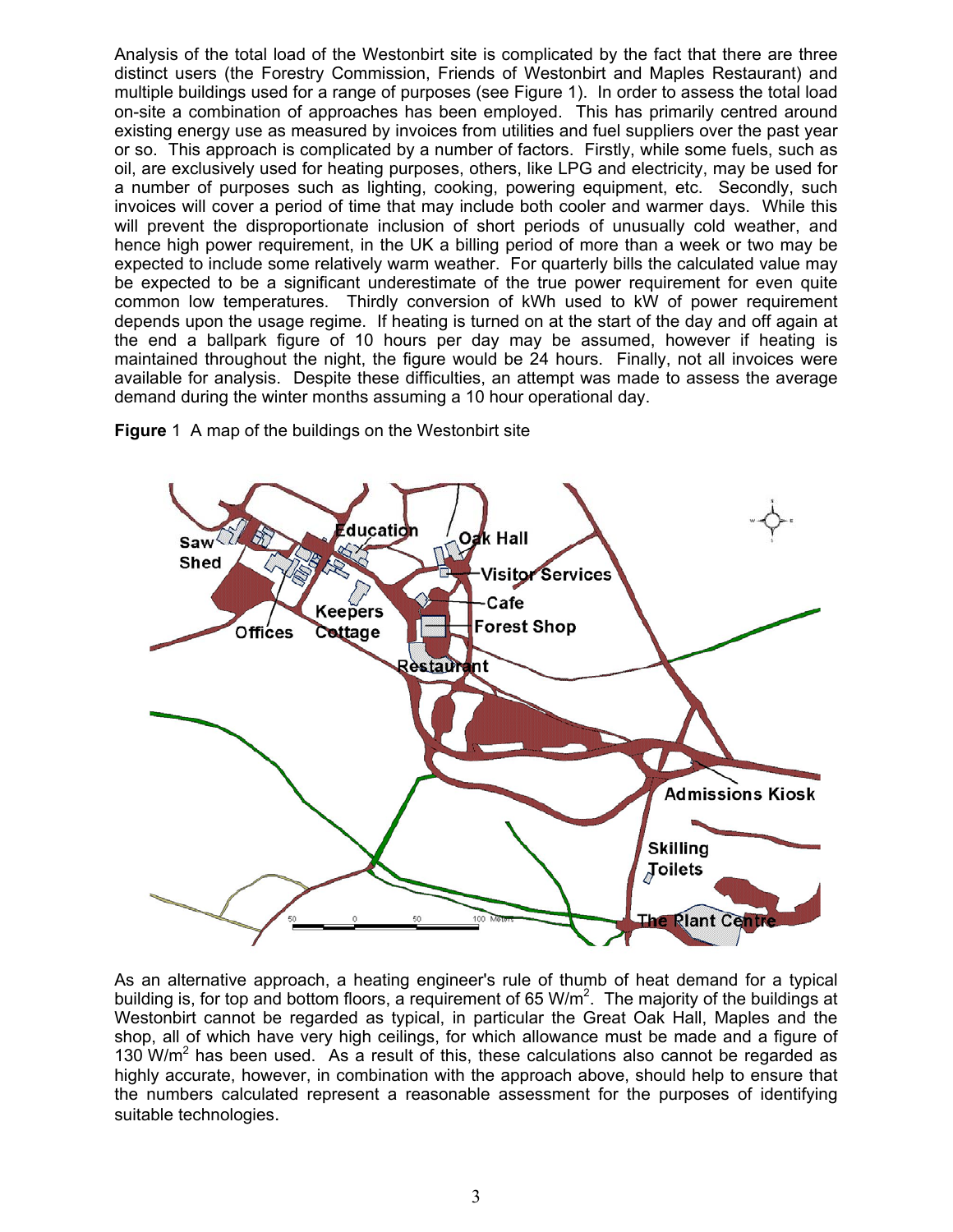In addition to the current accommodation there are also plans for possible future development, and the potential demand from this should be included in the analysis, albeit at a provisional level.

Separate bills were available for the Plant Centre, which is on Economy 7 dual rate electricity. Assuming that the majority of the night time electricity is used for powering storage heaters, and this represents the majority of the heating, a heat demand of around 9 kW could be calculated. From a floor area of 115 m<sup>2</sup>, a calculated value of 7.5 kW can be obtained. As the Plant Centre is approximately 500 m from the main accommodation it is therefore clear that it would not be viable to include this in a site heating system, consequently separate provision of some kind will be required.

Independent bills for Sleights are not available, however based on a floor area a heat load of 15 kW can be calculated. Again, as it is around 750 m from the main accommodation, this does not warrant inclusion in the main system.

Calculation of the demand of the Forest Shop based on electricity invoices received give a figure of 12.5 kW. As this is billed quarterly, and the quarter with the highest demand ends in April, this is expected to be a significant underestimate. Based on floor area, and allowing for its ceiling height, a figure of 36 kW is arrived at. A realistic figure for the sake of calculation is therefore likely to be around 25-30 kW.

Maples Restaurant is independently billed monthly and has a wet under floor heating using LPG. Peak electricity usage appears to be around 6,000 kWh per month, with a similar figure for LPG usage. These would correspond to 20 kW for each, however a proportion of the LPG is used for cooking purposes. Based on the floor area, and assuming 130 W/m<sup>2</sup> as a result of the high ceiling, a figure of 31 kW is calculated.

The Great Oak Hall also has wet under floor heating, using LPG. However it is invoiced internally to the Friends of Westonbirt. Based on a floor area calculation, a heating requirement of 25 kW is calculated.

The offices, also, are not independently billed, though from the floor area, a figure of 18 kW can be calculated.

Other current accommodation includes the Education Centre, café, toilets, visitor services, etc., and the total demand of all of these is estimated to be around 20 kW.

Invoices to cover the offices, Great Oak Hall and the Education Centre, etc., give peak LPG usage of approximately 64 kW, oil usage of very approximately 42 kW, plus electricity which would total around 12 kW if it were heating, though the usage is unclear.

Finally, Keepers' Cottage, is estimated to add a further 12 kW to the total.

In addition there is a proposed further 830 m<sup>2</sup> of planned development, including 160 m<sup>2</sup> sawmill, 300 m<sup>2</sup> Tractor shed and Tree Team building and a further 370 m<sup>2</sup> of offices. The Tractor Shed will not be heated, but it is to be expected that the rest will. The new development, if fully realised as anticipated, may be expected to add an additional heat load of around 40 kW, depending on design and operational details.

Based on invoices for LPG gas and heating oil, a current heat requirement of around 130 kW can be estimated. If some of the electricity is used for heating purposes this might increase the total by up to 30 kW out of a peak total electricity load of around 54 kW. There is also a potential additional future requirement of around a further 40 kW of heat. A total requirement, including the future building programme, may therefore be expected to be around 170-200 kW.

The breakdown based on floor area is given in Table 1.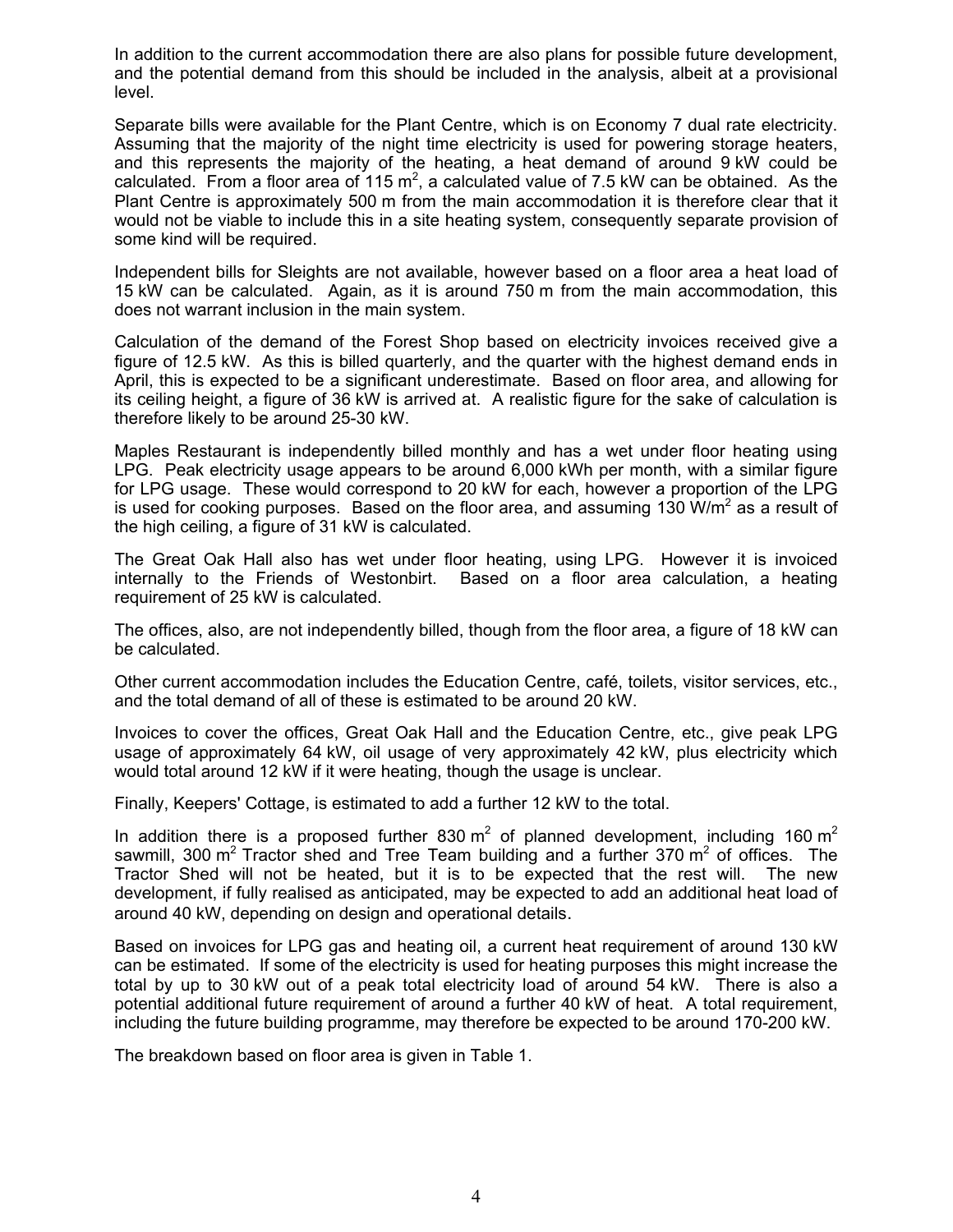## **Table 1** Heat loads calculated from floor areas

| <b>Building</b>                                        | Area $(m2)$     | <b>Projected</b><br>heating | Projected<br>heating        | <b>Estimated</b><br>requirement |  |
|--------------------------------------------------------|-----------------|-----------------------------|-----------------------------|---------------------------------|--|
|                                                        |                 | (kW @65 W/m <sup>2</sup> )  | (kW @130 W/m <sup>2</sup> ) | (kW)                            |  |
| <b>Offices</b>                                         | 280             | 18.2                        |                             | 20                              |  |
| Shop                                                   | 275             | 17.9                        | 35.8                        | 30                              |  |
| Maples Restaurant                                      | 235             | 15.3                        | 30.6                        | 30                              |  |
| <b>Great Oak Hall</b>                                  | 190             | 12.4                        | 24.8                        | 25                              |  |
| Sub total                                              |                 |                             |                             | 105                             |  |
| <b>Keepers Cottage</b>                                 | 185             | 12.0                        |                             | $\overline{12}$                 |  |
|                                                        |                 |                             |                             |                                 |  |
| Education                                              | 65              | 4.2                         |                             |                                 |  |
| Café                                                   | 50              | $\overline{3.3}$            |                             |                                 |  |
| <b>Visitor Services</b>                                | $\overline{35}$ | 2.3                         |                             |                                 |  |
| Toilets                                                | $\overline{70}$ | $\overline{4.6}$            |                             |                                 |  |
| <b>Skilling Toilets</b>                                | 40              | $\overline{2.6}$            |                             |                                 |  |
| <b>Admissions</b>                                      | $\overline{5}$  | 0.3                         |                             |                                 |  |
| Potting shed                                           | 40              | 2.6                         |                             |                                 |  |
| Sub total                                              |                 | 19.9                        |                             | 20                              |  |
| Sleights                                               | 230             | 15.0                        |                             | excluded                        |  |
| <b>Plant Centre</b>                                    | 115             | 7.5(11)                     |                             | excluded                        |  |
|                                                        |                 |                             |                             |                                 |  |
| Proposed sawmill<br>development                        | 160             | 10                          |                             |                                 |  |
| <b>Proposed Tractor shed</b><br>and Tree Team building | 300             | 6<br>Partially heated       |                             |                                 |  |
| <b>Additional development</b>                          | 373             | 24                          |                             |                                 |  |
| Sub total                                              |                 | 40                          |                             | 40                              |  |
|                                                        |                 |                             |                             |                                 |  |
| <b>Total</b>                                           |                 |                             |                             | 177                             |  |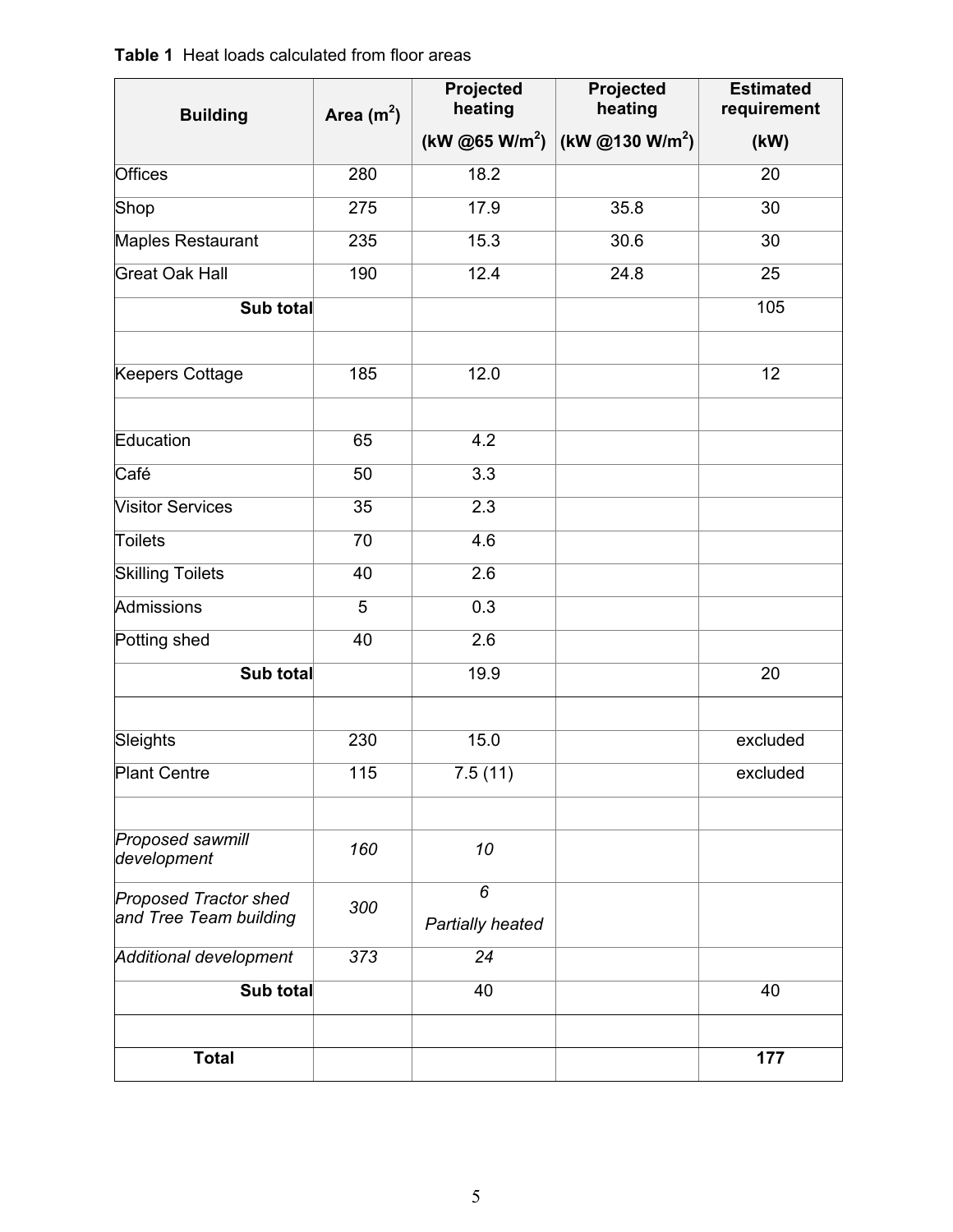## **3. CURRENT BIOMASS CHP TECHNOLOGIES**

At electrical outputs above about 1 MW<sub>e</sub> (corresponding to around 3 MW<sub>th</sub> of heat output) conventional superheated steam turbine technology can be used. Alternatively biomass gasification used with a gas turbine in a number of configurations may also be appropriate at high output levels. However, at the much lower heat output required for this application neither of these options is appropriate.

## **3.1 Organic Rankine Cycle (ORC)**

Both reciprocating steam engines and steam turbine make use of the thermodynamic Rankine Cycle. At small scales this becomes very inefficient and expensive owing to the high temperatures and pressures required, however it is possible to replace water as the working medium with an organic compound with a lower boiling point, such as a silicone oil, freon or organic solvent. This allows the system to work more efficiently at much lower temperatures, pressures and at smaller scale. In addition, as the working medium may be much less corrosive to components such as turbine blades, superheating is no longer necessary to prevent droplet formation as a result of pressure drop in the turbine. The turbine can also operate at a lower speed and consequently the whole system can potentially be made more reliable.

CHP systems, including wood fired ones, based on ORC technology are now commercially available from a number of manufacturers, including the Italian company Turboden, however electrical outputs are typically in the range 300 kW $_{e}$ –1.5 MW $_{e}$  with thermal to electrical output typically around 5:1, giving minimum thermal output of about 1.5 MW $_{th}$ . This technology is therefore still currently above the scale required for this application.

## **3.2 Internal combustion engine**

Small scale biomass gasifiers exist that can convert biomass into a product gas consisting of a mixture of carbon monoxide (CO), hydrogen  $(H_2)$ , plus carbon dioxide (CO<sub>2</sub>) and a range of small hydrocarbon molecules, such as methane  $(CH_4)$ . In addition, there will also be a high proportion of nitrogen  $(N_2)$  from the air (unless the gasifier is oxygen fed) and, depending on the gasifier design, there may also be tars and particles that may need to be removed. This product gas is a flammable fuel, and can be used for a number of purposes. One of these, following suitable clean up and cooling, is to run an internal combustion engine such as a gas engine or modified diesel or petrol engine.

Many commercial biomass CHP systems operate in this way, at a range of scales from around 10 kW<sub>e</sub> to 1 MW<sub>e</sub>, and typically give heat to electrical output ratio of 2:1, even down to 1:1, potentially ideally suited to the scale of this application. Gasifiers are, however, inherently more complex than a simple combustion based system and there are a number of areas that can potentially give rise to difficulties.

There are a number of different designs of gasifier and the majority of those intended for use with an internal combustion engine are of down draft (fixed bed) design. These are well suited to this kind of application as tars tend to be cracked to smaller molecules within the gasifier, requiring far less subsequent gas clean up. Good gas clean up is critical to reliable operation of the engine, and this may include a particle filter and/or a cyclone as well as tar removal to protect the engine. Good gasifier design is essential to ensure that maintenance of the filter components is kept to a reasonable level.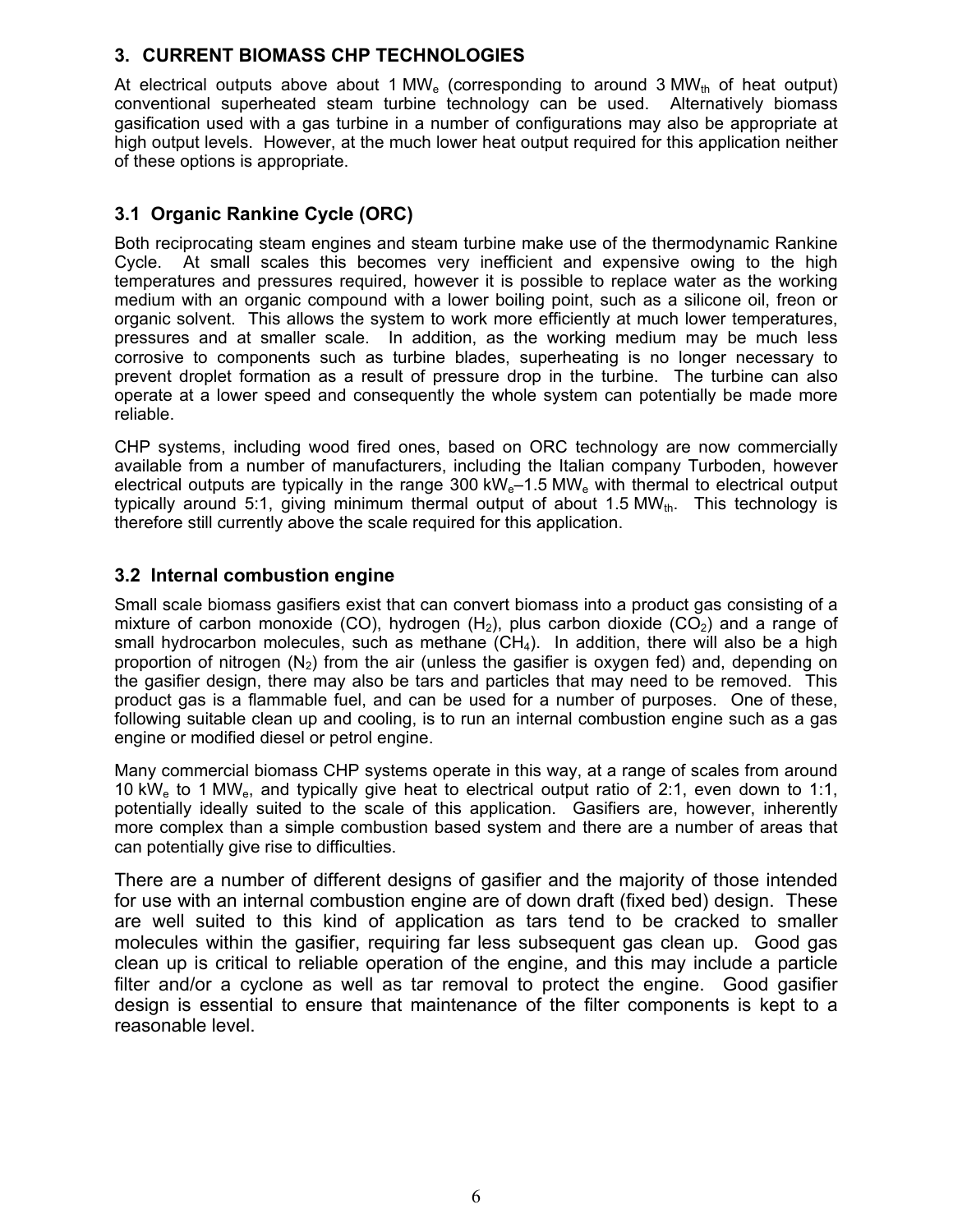Down draft gasifiers, however, tend to require a high degree of consistency in the fuel supply, and cannot readily be scaled up above about 1  $MW_{th}$ . A steady flow of homogeneous fuel is necessary to ensure consistent gas production and fuel that contains a significant proportion of twigs and leaves may not flow sufficiently smoothly. One way to ensure consistency of fuel is to incorporate a briquetter unit into the installation, which can allow the use of a wide range of feedstock, including dried sewage sludge.

This tends to be the most widely available technology to meet biomass electricity generation needs at around 100 kW $_{\rm e}$  output levels.

## **3.3 Stirling engine**

The Stirling engine is an external combustion engine, in which differential expansion of the working gas (such as air, helium or hydrogen) in hot and cold regions of the engine drive the piston(s). As combustion is external and the system is sealed, contamination can be less of a problem than with an internal combustion engine, and maintenance accordingly eased.

Heat can be provided by direct combustion of biomass, or by combustion of product gas from a biomass gasifier. Owing to the somewhat lower purity requirements for the gas in the latter option, an up-draft gasifier can be utilised, potentially easing the fuel supply constraints.

Stirling engines tend to be available in sizes offering electrical output up to about 75 kWe.

Stirling engines are less well proven, more experimental technology than conventional internal combustion engines, and they tend to be less efficient, giving rise to a higher heat to electricity output ratio of 4:1 or greater.

A number of manufacturers are offering commercial systems based on this technology, though the number of manufacturers of the engine itself is more limited.

## **3.4 Steam engine (reciprocating)**

Although possibly viewed as rather old fashioned technology, a conventional reciprocating steam engine can be used for electricity generation at a range of scales. It offers the attraction of robust, tried and tested, relatively simple technology, and commercial systems designed for woodfuel CHP applications are available.

Efficiencies tend to be relatively low, however, with a thermal to electrical output ratio of perhaps 15:1, depending on the system and scale.

## **3.5 Gas micro-turbine**

Another, more experimental technology in this application is the use of a gas micro-turbine driven either directly by flue gas, or by air indirectly heated via a heat exchanger. A compressor is required to raise the gas pressure to a suitable value, which requires significant power input.

There are very few micro-turbine based biomass CHP systems in operation at present, and should be regarded as technology still very much under development, however a relatively low heat to electrical output ratio of around 2:1 has been quoted by a manufacturer, suggesting good efficiency.

## **4. COMMERCIALLY AVAILABLE SYSTEMS**

In the light of the calculated heat demand for the Westonbirt site, and the technologies commercially available at this scale, a short-list of woodfuel CHP systems has been drawn up and is presented in Table 2, together with some of the key characteristics of each.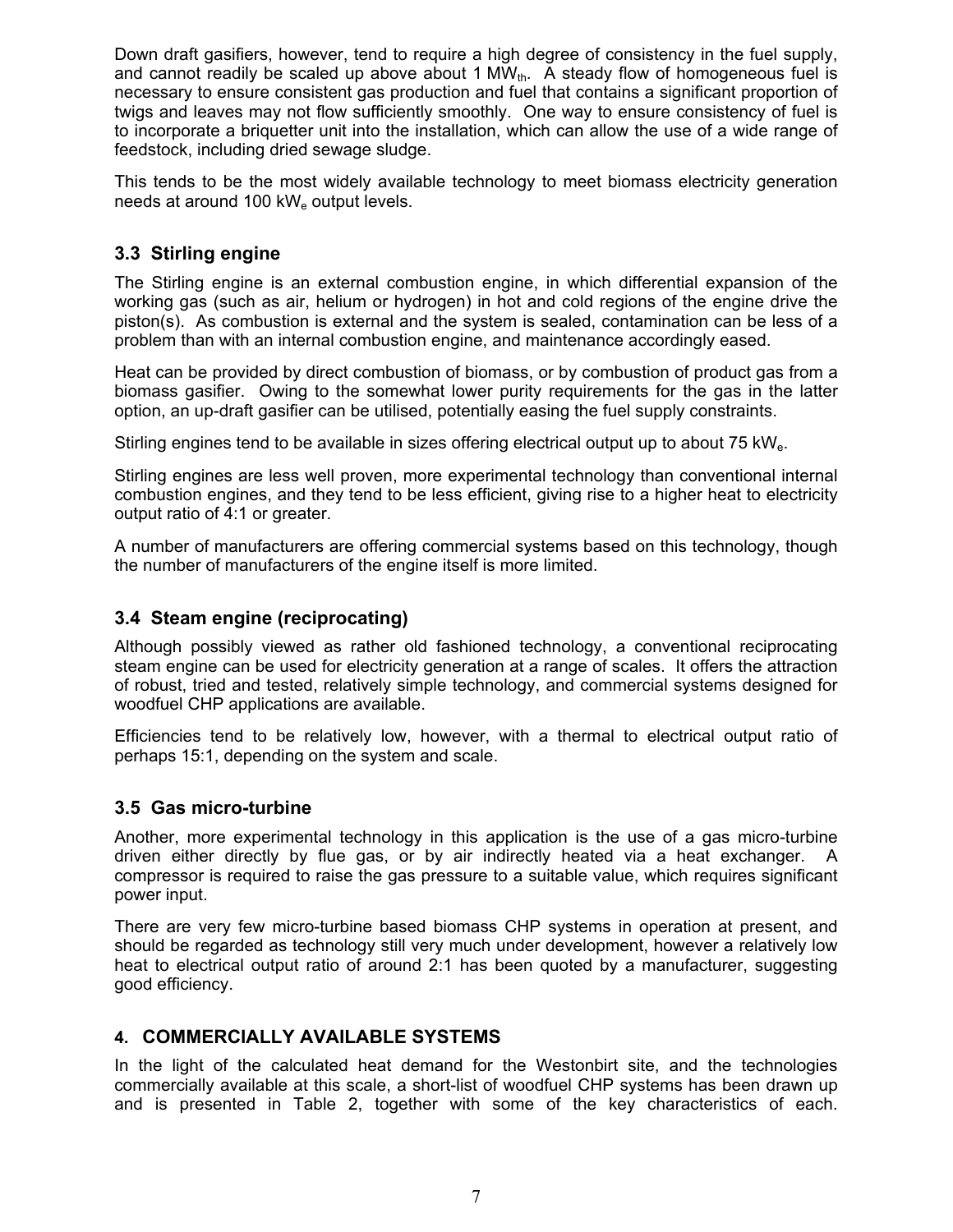| <b>Manufacturer</b>                   | <b>Technology</b>                               | Thermal<br>Output<br>$(KW_{th})$ | <b>Electrical</b><br>output<br>$(kW_e)$ | <b>Fuel</b><br>required<br>(kg/hr@<br>%MC) | <b>Calculated</b><br>overall<br>efficiency<br>$(\%)$ | <b>Max</b><br><b>MC</b><br>$(\%)$ | Fuel @<br>35% MC<br>(kg/hr) | <b>Fuel for</b><br><b>500 MWh</b><br>heat<br>(tonnes) | <b>Electricity</b><br>O/P for 500<br><b>MWh heat</b><br>(MWh) | <b>Annual fuel</b><br>cost@<br>£38.60/t<br>£) | <b>Energy</b><br>costs<br>deferred*<br>(E) | <b>Approx</b><br>cost<br>quoted<br>(E) |
|---------------------------------------|-------------------------------------------------|----------------------------------|-----------------------------------------|--------------------------------------------|------------------------------------------------------|-----------------------------------|-----------------------------|-------------------------------------------------------|---------------------------------------------------------------|-----------------------------------------------|--------------------------------------------|----------------------------------------|
| <b>Biomass CHP</b><br>Ltd.            | Down draft gasifier +<br>gas engine             | 200                              | 130                                     | 110<br>@ 0%                                | 45-57                                                | 50                                | 170                         | 425                                                   | 325                                                           | 16 400                                        | 56 150                                     | 260 000                                |
| <b>Biomass</b><br>Engineering<br>Ltd. | Down draft gasifier +<br>gas engine             | 200                              | 100                                     | 100<br>@ 15-20%                            | 73                                                   | 20                                | 123                         | 310                                                   | 250                                                           | 12 000                                        | 50 150                                     | 300 000                                |
| Innovation<br>Technology<br>Ltd.      | Down draft Fluidyne<br>gasifier + IC engine     | 200                              | 100                                     | 100<br>@ 6%                                | 60                                                   | 35                                | 145                         | 360                                                   | 250                                                           | 14 000                                        | 50 150                                     | 230 000                                |
| Mawera UK<br>Ltd.                     | <b>Combustion fired</b><br>Stirling engine      | 250-300                          | 35                                      | 160<br>@ 50%                               | 77-90                                                | 50                                | 123                         | 250                                                   | 70                                                            | 9700                                          | 32 470                                     | 250 000                                |
| Stirling<br>Denmark ApS               | Up draft gasifier +<br>Stirling engine          | 145                              | 35                                      | 50<br>@ 25%                                | 90                                                   | 50                                | 58                          | 200                                                   | 125                                                           | 7700                                          | 39 125                                     | 140 000                                |
| Talbott's                             | Indirect, combustion<br>fired gas micro-turbine | 200                              | 90                                      | 100<br>@ 20-25%                            | 76                                                   | 40                                | 123                         | 310                                                   | 225                                                           | 12 000                                        | 48 150                                     | 350 000                                |
| Waste to<br>Energy Ltd.               | Down draft gasifier +<br>modified diesel engine | 100                              | 100                                     | 100<br>@ 20%                               | 49                                                   | 20                                | 123                         | 615                                                   | 500                                                           | 23 700                                        | 70 150                                     |                                        |

**Table 2** Key characteristics of commercially available systems

\* Calculation based on calculated heating energy spend of £24 000 p.a. (see text, below) plus electricity produced costed at 12.1 p/kWh (including ROCs at 4 p/kWh) for on-site electricity usage up to 150 MWh and 8 p/kWh for exported electricity above this.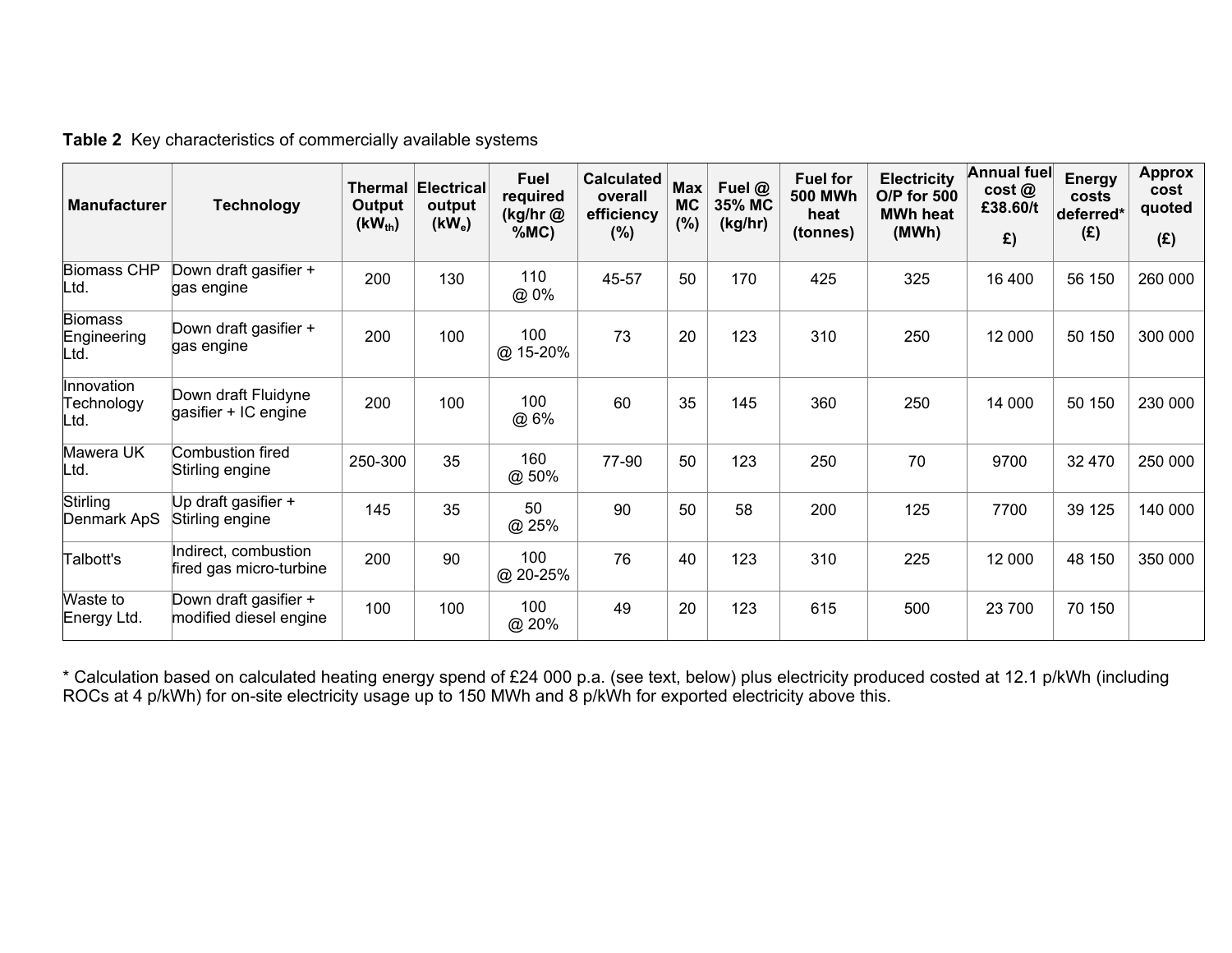## **5. OPERATIONAL ISSUES**

As outlined above, all the woodfuel CHP systems operating at this output level may be regarded, to a greater or lesser extent, as pre-commercial, development systems. It would be unrealistic to assume that any can be installed with as much confidence as a commodity commercial appliance. However many manufacturers offer guarantees on major components. There is, however, considerable difference in the number of installed examples between different systems, and most manufacturers will invite prospective purchasers to see systems in operation. Talking to the engineer responsible for the system, particularly site staff rather than representatives of the manufacturer, can help to give a realistic assessment of system reliability, performance and maintenance requirements and is strongly recommended.

## **5.1 Solid fuel usage**

Solid fuel tends to be of relatively low bulk volume energy density compared to oil or LPG, and biomass is significantly lower in this respect than coal. This means that large volume storage is required, and high volume feed rates. Storage of woodfuel and other biomass fuels is a critical component of the system and must meet a number of requirements if efficient, long term, low maintenance operation is to be ensured with the minimum of difficulties. The storage receptacle must be sufficiently large to accommodate a sufficient store of fuel. What is deemed 'sufficient' will depend upon a number of factors, including the nature of the fuel supply arrangements, the user, staff availability, backup provision, etc. A domestic user, for instance, may wish for deliveries no more frequently than once every two or three months, while a large site with full time support staff may be happy to receive deliveries every few days and will simply require sufficient reserve for one or two weeks. If fuel supply is handled inhouse, a significant reserve may be maintained as small round wood (SRW) logs drying under cover, and chipped as required.

## **5.2 Fuel supply**

Problems associated with fuel and fuel supply are at the root of the majority of problems with biomass heating systems in the UK. Fuel, and in particular fuel consistency, can be even more critical for electricity generation, in particular for many gasifier designs. Most systems quote a maximum moisture content (MC) for the fuel, and these are listed for each system in Table 2. Figures of about 35% and above can usually be achieved by air drying, however lower figures are likely to require some form of active drying. Most manufacturers requiring a low MC should be able to incorporate a chip dryer, making use of a small amount of low grade heat from the CHP heat circuit.

If this project is to be managed as an exemplar on behalf of the Forestry Commission it is expected that fuel will be supplied by the Forestry Commission, both from within the Westonbirt site itself, and from other local FC sites. It is envisaged that this will be supplied in the form of SRW that will be stacked, stored and air dried on site before use. When required for use it will need to be chipped to a specification agreed with the equipment manufacturer. There are many wood chippers currently on the market with a wide range of sizes and capacities, however not all are designed for woodfuel applications, and many are not capable of reliably producing suitable chips from all material to be used. Appropriate choice of chipper is vital to achieving good, fuel quality wood chips.

There are therefore various options available. A suitable chipper, or chipping service, can be hired in as required from an organisation such as Gloucestershire Wood Fuels, who have indicated that they would be prepared to do this. Alternatively a suitable chipper could be purchased for the project. As the demand would be very low, this would represent inefficient usage unless some scheme were conceived whereby other local woodfuel users were also able to make use of it on a co-operative basis. It might be possible to obtain funding for this kind of operation from the Bio-energy Infrastructure Scheme when the second application round is opened.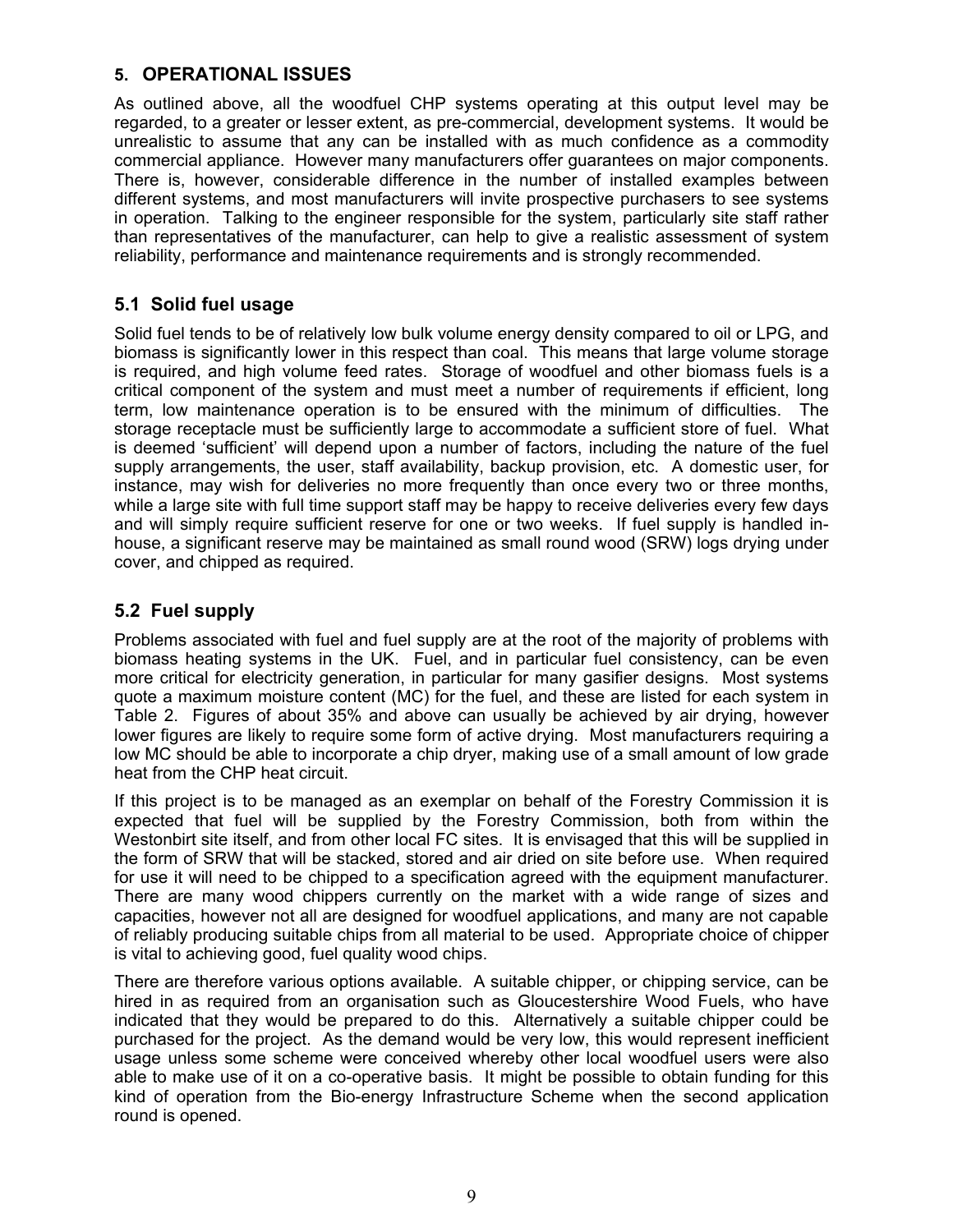## **5.2.1 Fuelwood specification**

The requirements for SRW for woodfuel are not as tight as those for pulpwood. Significant handling, output and yield improvements can be achieved by imposing a very loose specification of:

- $\bullet$  3-5 m length (mean 4 m)
- $\bullet$  20 cm butt
- $\bullet$  2 cm tip.

Linear storage requirements for the SRW are also reduced compared with a 2.3 m length.

## **5.2.2 Quantities**

Based on an estimated heating requirement of 100% operation for 10 hours per day for the five winter months (November to March) and an average usage factor of 50% for the two months at each end of this period, a total effective annual operating period of 2200 hours can be calculated. Assuming a 200 kW heat load a total annual heat requirement of 440 MWh is assumed. To allow for overnight slumber operation at 10% fuel input, a total equivalent figure of 500 MWh will be used. A detailed energy audit would be required to obtain a more definitive figure, and if winter 24/7 operation was adopted this figure would be significantly higher. In Table 2 we have used the manufacturers' fuel feed requirement figures to calculate the fuel required at 35% MC to generate 500 MWh of heat, and the co-generated electricity output. The annual fuel requirements vary from 200 tonnes to over 600 tonnes, however this last figure may be regarded as somewhat approximate as we have been unable to obtain accurate performance figures.

To give an idea of storage requirements, an estimated annual fuel wood requirement of 500 tonnes at 35% MC is used which is the figure that can be routinely achieved in the UK under an air drying protocol. Some of the systems listed above can take wood at this moisture content (or above) while there are a few which require a lower figure (e.g. 15-20%) which will require that a chip drier unit, making use of some low grade heat from the systems, is included in the system design.

Fuel wood requirement of 500 tonnes at 35% MC corresponds to around 625 tonnes of fresh SRW, or 688 m<sup>3</sup> of softwood (at 1.1 m<sup>3</sup>/tonne) or 594 m<sup>3</sup> of hardwood (at 0.95 m<sup>3</sup>/tonne). When chipped this will correspond to 1,600 – 1,860 m<sup>3</sup> of wood chips. For a 100 m<sup>2</sup> fuel store filled to 2 m depth, this will represent 8-9.5 fills p.a. If two thirds of this fuel is burned over the six winter months, then over this period refilling will have to be scheduled roughly every month (every 4-5 weeks).

If the fuel store is assumed to be full (200  $m<sup>3</sup>$ ) at the start of the winter, then there will need to be an additional amount of dry (35% MC) roundwood stored under cover at road side to cover the winter months. If this fuel store were used for wood chips its capacity would be 74  $m<sup>3</sup>$  of solid timber equivalent. If used for a buffer stock of assuredly dry SRW chipper feedstock, its capacity would be 140  $m^3$  of solid timber. In order to maximise harvesting, transport and chipping efficiencies it is suggested that a mean roundwood length of 4 m, rather than the more usual 2.3 m, is employed. In this case, assuming softwood fuel, for a maximum stack height of 2 m, 70 m of linear, road side stacking space will be required for the winter if the fuel store were used to store chips, or 60 m if it stored additional, dried SRW. If standard pulpwood length of 2.3 m is used, these would correspond to 120 m and 105 m.

N.B. These figures only cover the fuel requirement for the winter months. If a full year's supply were to be delivered in April for summer drying, the total (softwood) linear stacking requirement would be about 125 m for 4 m lengths, or 220 m for 2.3 m lengths, for which roadside hard standing would be required.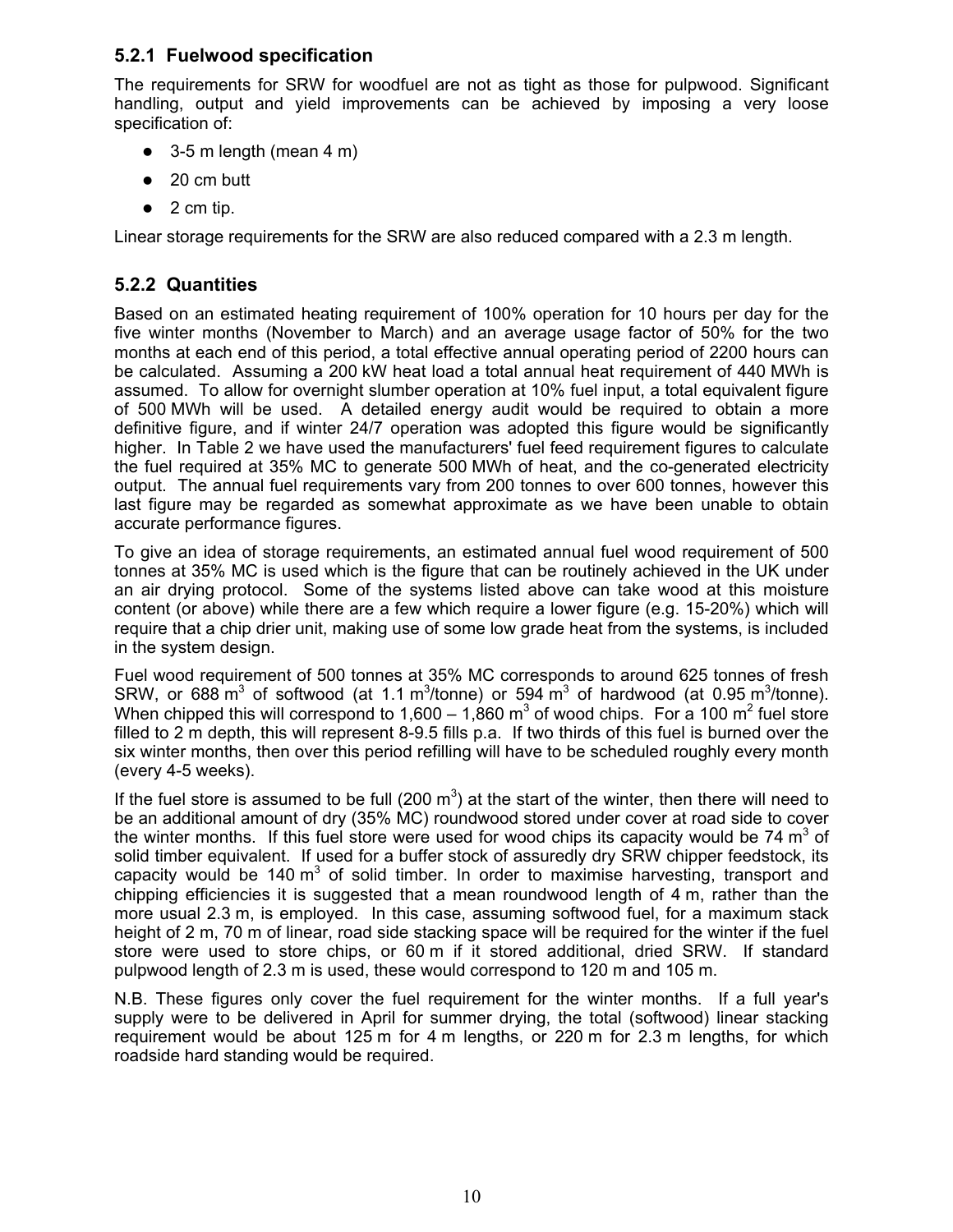## **5.3 Fuel storage**

A potentially significant issue if large stocks of wood chips are to be stored is the risk of fire, particularly from spontaneous combustion. Unless they are very dry, piles of wood chips will start to compost, giving rise to loss of calorific value (energy). In very large piles the heat thus generated can potentially cause spontaneous combustion. Guidelines in different countries vary, but advice is that no pile should be allowed to grow to over 8-10 m in height. In addition, storage of damp chips can give rise to mould formation, and fungal spores can present a significant health hazard if inhaled, so use of a particle mask is recommended.

There is a wide range of different designs of biomass and wood fuel store, however there are a number of characteristics it must exhibit. It must maintain the fuel in good condition, in particular protecting it from moisture. It should be well ventilated to allow the dissipation of any water vapour evaporated off to assist further drying, and to minimise composting and mould formation. It is also important that the design and siting of the store ensures ease of both delivery of fuel into it, and transfer of fuel from it to the boiler or CHP system. If the predominant delivery mechanism is expected to be in a tipper truck, then it is highly preferable that the fuel can be tipped directly into the store if at all possible. This may imply a ramp up to the top level of the store up which the truck can drive, or even an underground store, especially if the CHP system is to be accommodated in a basement, though this can give rise to ventilation and damp issues. Both these options can be relatively expensive, however. Various other options exist, including conveyors, chip blowers, etc., either on-site, or incorporated into specialist delivery trucks.

Other delivery methods will place different requirements on the fuel store. If wood is to be chipped on site it may, for instance, be most convenient to store SRW for drying near to the chip store and chip it directly into the store. There should also be storage for a stock of dry SRW ready for chipping. A proposed woodfuel store design is presented in section 6.4.1.

It must also be possible to extract the fuel into the feed system conveniently. In particular there must be no 'dead' areas from which chips cannot be extracted.

## **5.4 Operation and maintenance**

Solid fuel heating systems inevitably require a higher level of operational and maintenance input than liquid or gaseous fuels for a number of reasons. This is not unique to biomass but in general is even more marked with coal. Even as high quality, even sized, dry wood chips, more mechanical effort is required to transfer a solid than a liquid or gaseous fuel from the storage area to the boiler, and even, potentially, within the combustor itself. If the fuel (either biomass or coal) has surface moisture that tends to cause it to clump together, irregular shapes and sizes of particle, or a significant inclusion of dust, this becomes harder still. Oversize particles, especially of irregular shape not only cause difficulties for flow, they can also bridge across constrictions or angles in the fuel feed line, rapidly giving rise to complete blockage. This must be remedied immediately and sensors in the system can give notice of such problems. Even if a complete blockage does not occur, the change of input energy flow rate associated with different fuel density as a feed of relatively large chunks is replaced with one consisting predominantly of dust, for instance, can change the output power sufficiently to trigger a warning, or even trip the system.

Many biomass heating and CHP systems incorporate a modem to allow remote monitoring of the system by the manufacturer or maintenance engineers or to notify an on site engineer of difficulties or a fuel blockage via a pager.

Mechanical wear and tear of some fuel feed systems, like auger designs, can also require maintenance, however this tends to be less of an issue with wood chips, compared with coal which is a far more aggressive material.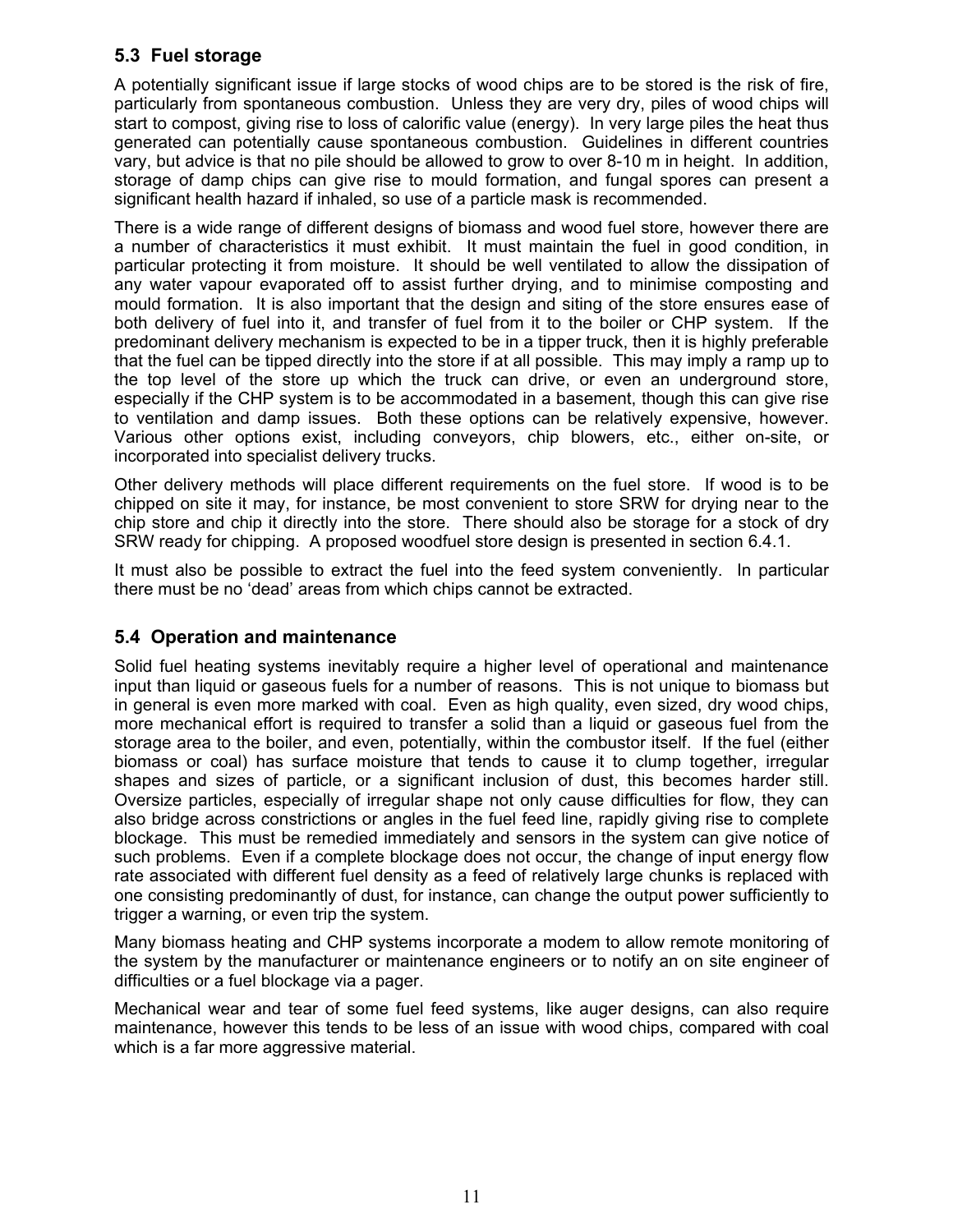Solid fuel produces ash, which must be periodically removed and disposed of. Wood produces far less ash than coal, however a figure of between 0.5 and 1% can typically be expected, giving rise to a few kilogrammes of ash per tonne of fuel consumed. The majority of this will be 'bottom ash', falling out of the bottom of the grate or gasifier body, depending on the design, with a small proportion of fine 'fly ash', carried out in the flue gas and caught in a filter or cyclone. The ash contains most of the minerals (though not the nitrogen) from the wood, and can often be used as a soil treatment. If there is the potential for heavy metal or other toxin contamination of the woodfuel, however, this will be highly concentrated in the ash and care must be taken with disposal. If 24-hour operation is intended then the system design must incorporate some kind of automated de-ashing to remove ash to a sealed hopper that can be periodically emptied on, perhaps, a weekly basis. Most biomass combustion systems will incorporate some degree of auto de-ashing, to ensure that ash does not begin to obstruct pipe ways, however the system will still need to be periodically shut down to allow removal.

Cyclone, bag house and other flue filters will need periodic emptying, cleaning or replacement. Internal combustion engines running on biomass product gas will usually have a tar filter or scrubber which will also require periodic maintenance or replacement.

Any moving mechanical system will also require routine maintenance to ensure that lubrication, cooling, bearings and wearing surfaces remain in good condition and are cleaned, inspected and replaced as necessary. For an internal combustion engine this may be a reasonably conventional process, however for a Stirling engine or a micro-turbine more specialist attention may be required.

Most system manufacturers offer some kind of maintenance contract, usually in combination with training of site staff for routine operation and maintenance. Other operating models, such as heat supply contracts or a full Energy Service Company (ESCo) exist, whereby not only maintenance is contracted out, but different components of operation, equipment ownership and fuel supply. Given the potential of the Forestry Commission to obtain valuable experience from this project, as well as maintain fuel quality control, it would seem to be preferable for this particular project not to contract out fuel supply.

Whether operation and maintenance is performed by existing site personnel, a specialist, a maintenance contract or some form of heat contract or ESCo, the time and expense required for this must be included in calculations. Based on experience with other relatively experimental biomass systems, however, it is felt to be important that there is a technically competent member of Westonbirt staff who 'has ownership' of the project and is personally committed to doing their best to ensure its smooth operation, and also to evaluate day by day performance. As discussed in the Introduction, it would seem to be very appropriate that a high profile Forestry Commission visitor site with high visitor throughput undertakes to evaluate small scale biomass CHP at this, relatively early stage in its development as a commercial product. This would suggest that the person with responsibility for operation of the system is likely to be the best placed to undertake the routine documentation of system operation.

## **6. COSTS AND SAVINGS**

#### **6.1 Fuel costs and savings estimates**

If a commercial wood chip provider was used, they might be expected to be able to deliver suitably chipped fuel at £45 per tonne at 35% MC. Although net calorific value (CV) per oven dried tonne varies between hardwood and softwood, between different tree species, and even (quite significantly) between different parts of the same tree, an average value for softwoods (as are likely to form the bulk of the fuel for this installation) may be taken as 18 MJ/kg (at 0% MC). Net CV at other values of moisture content can be calculated by including the latent heat of vaporisation of water (2.26 MJ/kg). £45 per tonne at 35% MC corresponds, therefore, to around £4.10 /GJ, or 1.5 p/kWh of delivered energy.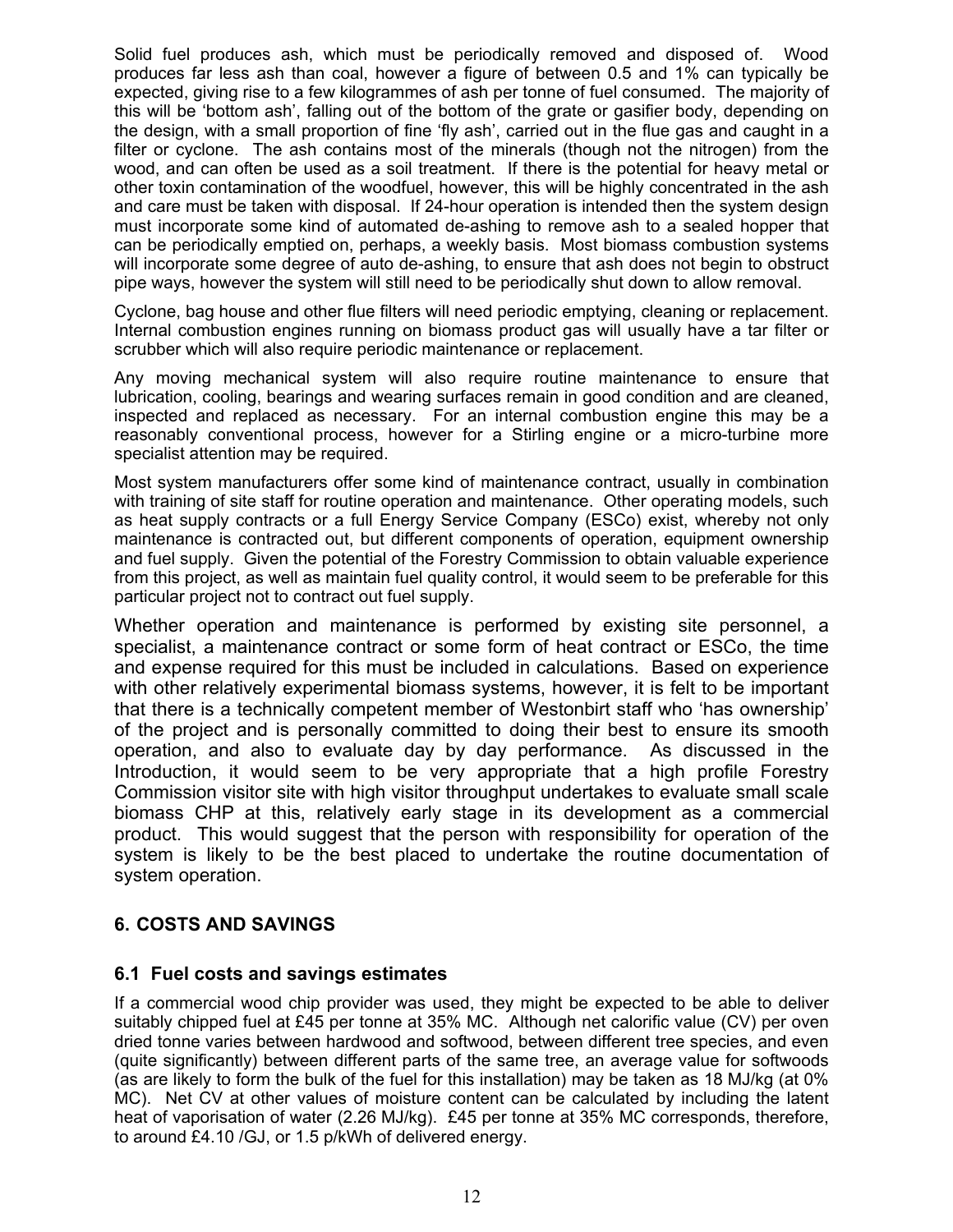If woodfuel is sourced from within the Forestry Commission at £22 per green tonne (fresh, delivered roundwood at 50% MC), this would correspond to £28.60 per tonne at 35% MC. If a contract chipping service were employed at a rate of £10 per tonne, this would increase it to £38.60 per tonne, and be equivalent to £3.54 /GJ, or 1.3 p/kWh. If FC harvesting costs were not charged, but contract delivery and chipping were, then this figure would be reduced to 1.1 p/kWh.

In comparison, based on recent prices, oil is costing 4.4 p/kWh, LPG 5.7 p/kWh and electricity 8.1 p/kWh (all excluding VAT).

Calculations of fuel cost savings must be based on actual current usage plus expected additional usage from proposed new building projects. With a woodfuel CHP system, however, the operation regime may well be different, with the possibility of 24 hour operation, compared to a current daytime only heating regime, or overnight slumber mode. It is therefore not appropriate simply to perform calculations based on predicted units of heat produced. Excess electricity production is expected to be exported to the Grid and sold, and consequently all electricity produced can be given a value.

Actual fuel cost savings will vary from one CHP system to another, depending on the efficiency (compared to that of the previous system(s)) and the ratio of electricity to heat output. They will also depend on operational details such as whether the system is operated 24 hours per day, or simply during the occupied hours. Relative running costs (including maintenance, disposal of ash, consumables, etc.) compared to the previous system should also be taken into account for a full detailed analysis.

In Table 2 the total annual fuel costs to generate 500 MWh of heat are calculated (bearing in mind the caveats above concerning the fact that this figure is almost certainly an overestimate), based on the figure of £38.60 per tonne, for FC supply and contract chipping at £10 per tonne. It can be seen that the annual costs vary from £7700 to £23 700.

Although 500 MWh of heat generation have been used in calculations of fuel usage, in calculating deferred heating costs only actual heating of current buildings has been assumed, with similar operation in proposed new buildings.

Invoices obtained for the relevant buildings yield a current total annual energy spend of around £27 000, which includes around £11 000 for electricity, a proportion of which is currently used for heat, with probably the majority used for non-heat applications. This corresponds to around 420 MWh, of which 115 MWh are electricity. Not included in these totals are Keepers' Cottage and a planned future development programme, leading to an estimated additional 52 kW of heating load and perhaps an additional 100-150 MWh of energy. At the lower heating cost of oil this would add a further £4400-£6600. A total predicted energy spend on heat of very approximately £24 000 can be calculated, which will be deferred by the CHP system.

In Table 2 the total deferred energy costs range from  $£32$  470 to over  $£70$  000. Electricity used on-site is costed at 8.1 p/kWh, plus 4 p/kWh from Renewable Obligation Certificates (ROC); electricity exported through the Grid via an organisation such as Smartest Energy would only be worth around 8 p/kWh, including ROCs (see Section 6.2). Current plus predicted future on-site usage is assumed to be 150 MWh.

#### **6.2 Electricity savings and Grid connection**

Westonbirt is already connected to the main UK electricity Grid. This offers two advantages. Firstly, any deficit or excess in electricity production can be buffered by the Grid. Secondly, there is the possibility that any excess production can be sold for financial return. However, since there is currently no feed-in premium tariff for renewable electricity in the UK, as is found in many other European countries, it is always preferable to consume as much generated electricity on-site as possible before exporting any to the Grid.

All renewable electricity is, however, eligible for ROCs, whether it is consumed on-site or exported. These do not have a fixed value, but are currently worth around £40 /MWh. Some utilities formalise this into a scheme whereby they offer a fixed rate for the electricity, again,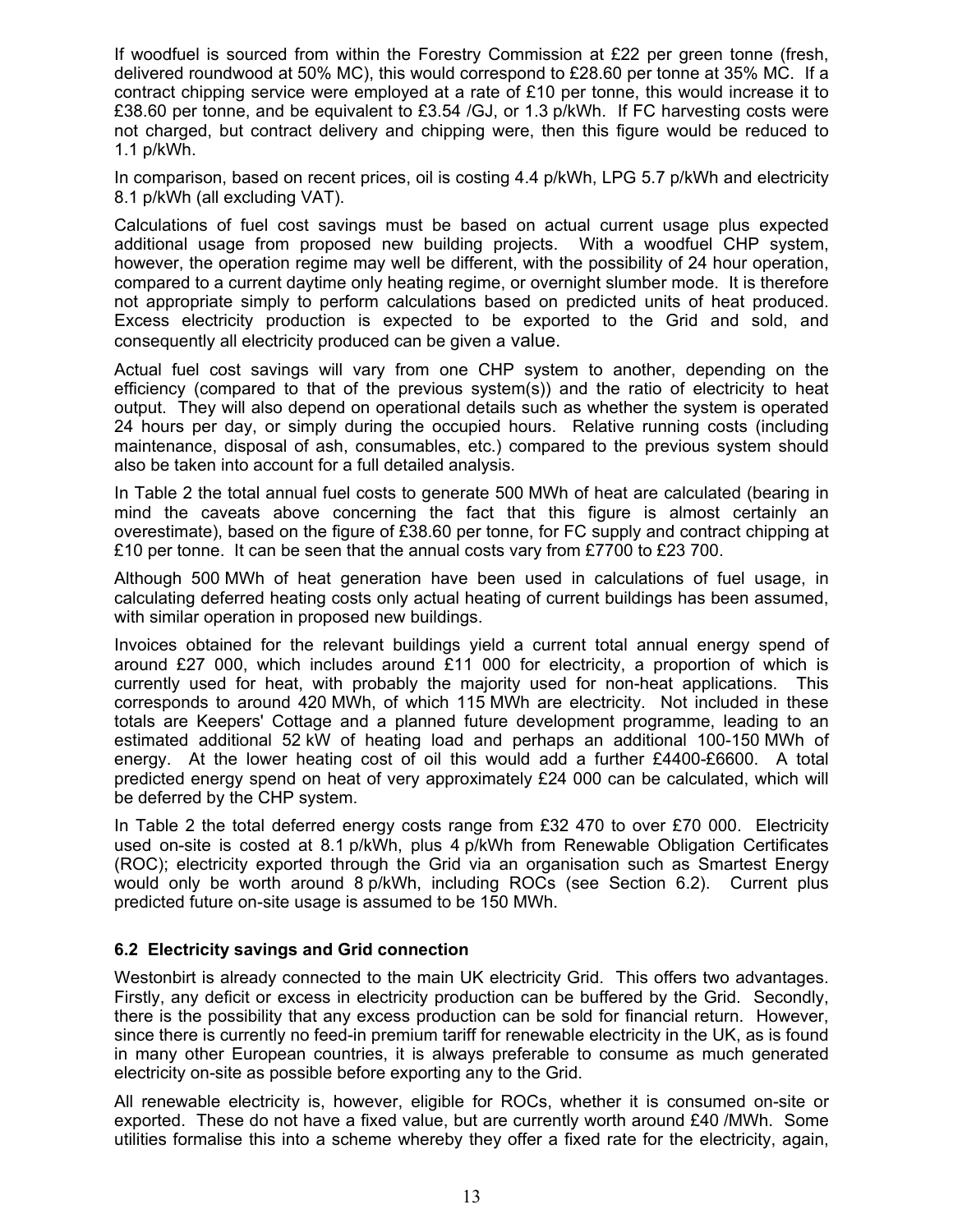whether it is consumed or exported, in exchange for the ROCs. The Good Energy Home Generation Scheme operates on this basis and currently offers 4.5 p/kWh. This removes the onus on the user to submit monthly generation data to Ofgem to claim the ROCs.

In addition to ROCs, LECs (Levy Exemption Certificates) may also be credited for 'good quality CHP' and Renewable Source Electricity (RSE), and these may also be traded, separately from the electricity itself. The current price is about £4.30 /MWh.

Finally, any electricity excess to site requirements may also be sold at a rate depending upon the purchaser. This requires a settlement export meter that will measure the number of kWh exported to the local distribution network. This will be subject to a lease fee payable to the local meter operator. In addition there is liable to be a one-off connection charge from the local distribution company. In the case of Westonbirt, the local distribution company is SSE Power Distribution, who have been approached to evaluate the likely approximate cost entailed by exporting electricity to the Grid. They have estimated the cost for conversion of the current 11,000 V overhead line to three phase, establish a transformer station and make a suitable connection to the generator as in the range £35 000-£40 000, however there could be additional costs associated with obtaining permission from land owners.

Smartest Energy currently pay around 3.5 p/kWh for electricity exported to the Grid, plus 0.43 p/kWh for the LECs, as well as around 4 p/kWh for the ROCs for all the electricity generated. This means that electricity used on site, in addition to defraying the full cost of purchasing electricity at around 8.1 p/kWh, will also bring in 4 p/kWh, while electricity exported will raise a total of around 8 p/kWh.

While this is not nearly as much as is offered for renewable electricity under some EU feed-in tariffs, it can still amount to a significant sum over the lifetime of a CHP system. Several manufacturers quote expected annual operation of 8,000 hours. If 8,000 hours of 100 kW<sub>e</sub> electricity generation were all used on site it would defray around £65 000 of purchased electricity, as well as raising £32,000 from the sale of ROCs, giving a total of £97 000. This would require 24 hour operation for 333 days a year, or a 90% overall availability, year round.

The 800,000 kWh of electricity would, however, exceed the total requirement of the Westonbirt site, and also a significant proportion would be at night when the demand is very low. In addition, it would imply year round generation of electricity. This is necessarily accompanied by heat generation and summer heat requirement is minimal. If this were to be done then any heat generated at this time would need to be simply dissipated, requiring some form of heat dump equipment.

Although wood is a low carbon fuel it is not carbon neutral, owing to the energy input required for planting, maintenance, harvesting, transport and comminution. It also does release carbon dioxide  $(CO<sub>2</sub>)$  into the atmosphere during combustion and although this does not constitute a net addition compared to that recently absorbed during growth, in contrast to fossil  $CO<sub>2</sub>$ , it does constitute conversion from sequestered carbon. Electricity generation should therefore only be undertaken when there is also a demand for heat, and reduced when heat demand reduces by modulation the output.

Consequently the deferred energy costs in Table 2 have been calculated based on 500 MWh annual heat requirement, and the electricity co-generated with this heat is listed. For the 35 kWe Stirling engine based systems the total annual electricity output is less than the predicted annual electricity requirement of 150 MWh, and it will be necessary for the Grid to supply the difference. For the other systems there will be a net annual surplus. It must be remembered, however, that for any system there will be instantaneous surpluses and deficits depending on how it is being operated at the time.

For the smallest Stirling engine based system, the electricity is predicted to yield a value of £8470 p.a. Larger systems will displace the predicted output of 150 MWh p.a., up to a value of £18 150. Additional output will need to be exported to the Grid, and would yield, through Smartest Energy, a value of around 8 p/kWh, with a greatest additional value of £28 000, giving a total value from electricity of £46 150 p.a.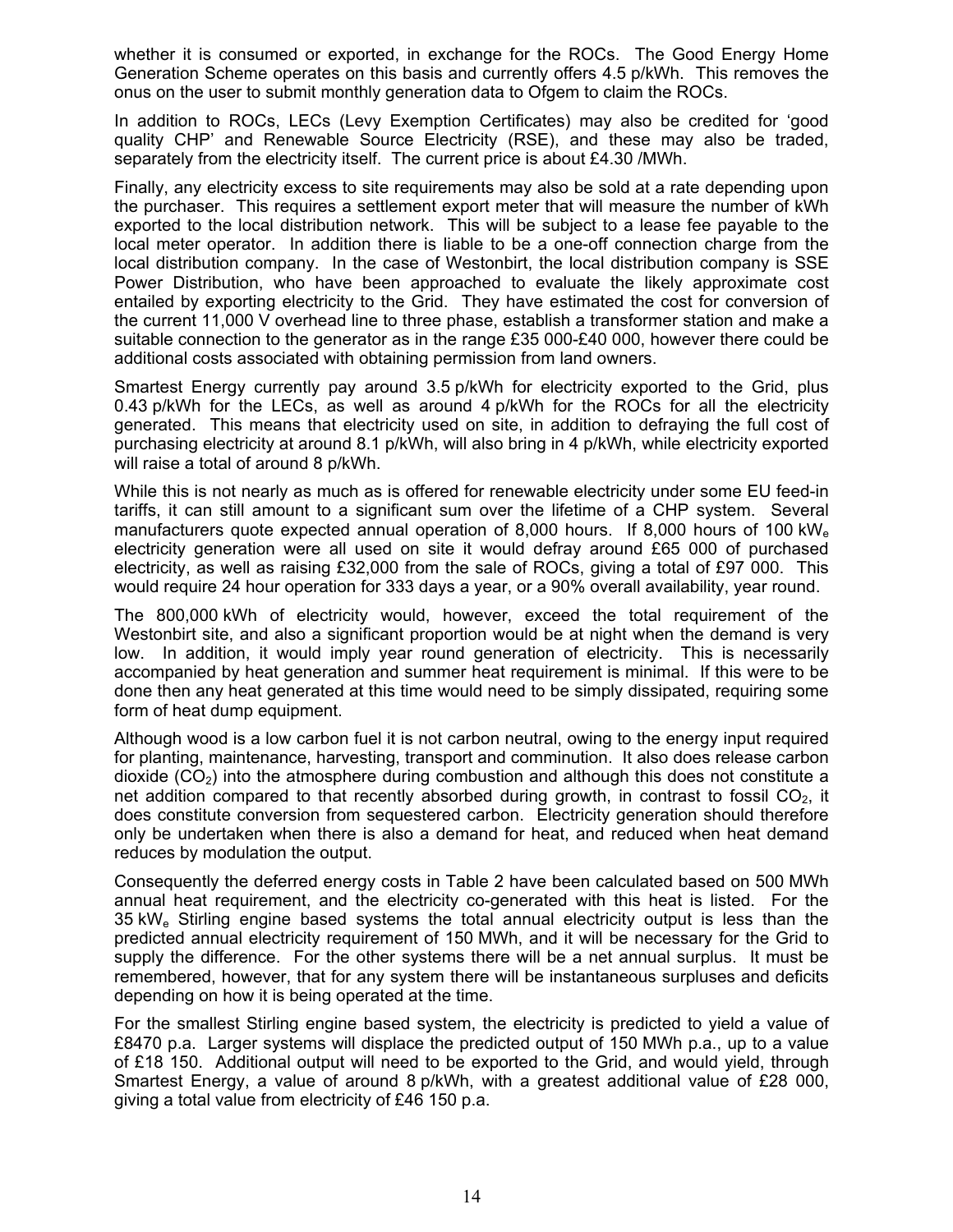## **6.3 Carbon savings estimates**

In a similar way to calculations of fuel cost savings, carbon savings must be calculated on actual current usage, plus planned new buildings, and compared with expected usage pattern of the new CHP system. Current energy usage has been estimated as 205 MWh p.a. LPG, 100 MWh oil and 120 MWh electricity (assume 20 MWh, for heat). A new building programme may be expected to add a further 100-150 MWh of heat to this (assume oil, as above), and perhaps 50 MWh of electricity.

Carbon dioxide emission from the use of a given fuel consist of both the direct emissions from combustion and those associated with the total production and life cycle. In the case of fossil fuels these latter contributions add to the total, however in the case of woodfuel and other biomass, although energy is required for cultivation, woodland management, harvesting, transport etc., the CO<sub>2</sub> absorbed during growth of the biomass means that total life cycle CO<sub>2</sub> emissions, although not truly carbon neutral, are still significantly lower than those associated with combustion.

Various studies have tried to assess these life cycle emissions for various energy forms, including a study from Sheffield Hallam University, performed under the DTI Sustainable Energy Programme. It includes figures for both oil and UK Grid electricity, as well as natural gas, though not for LPG. As the total life cycle emissions of both oil and natural gas are of the order of 20% higher than the simple combustion emissions, this correction has been applied to the simple combustion figure for LPG.

| Fuel                  | Life cycle $CO2$<br>emissions<br>(kg/MWh) | Predicted annual<br>fuel consumption<br>(MWh) | Annual $CO2$<br>emissions<br>(tonnes) | Annual cost<br>(E) |
|-----------------------|-------------------------------------------|-----------------------------------------------|---------------------------------------|--------------------|
| Oil                   | 313                                       | 280                                           | 87.6                                  | 12 300             |
| <b>LPG</b>            | 250                                       | 205                                           | 51.3                                  | 11700              |
| Electricity (UK Grid) | 540                                       | 150                                           | 81                                    | 12 200             |
| <b>Total</b>          |                                           | 625                                           | 219.9                                 | 36 200             |
|                       |                                           |                                               |                                       |                    |
| Wood                  | 5                                         | 1000-3100                                     | $5.0 - 15.5$                          | 7700-23700         |

**Table 3** Carbon dioxide emissions from different fuel options

Based on these figures, and the energy consumption figures (Table 3) (including allowance for new buildings, assuming oil heating) a total  $CO<sub>2</sub>$  annual emission figure of 220 tonnes  $CO<sub>2</sub>$ can be calculated. The amount of wood required depends on the specific system selected. Using the range of figures from Table 2, of 200-615 tonnes @ 35% MC, this corresponds to a range of emissions of 5.0-15.5 tonnes of  $CO<sub>2</sub>$ . It is also appropriate however to include the contribution of any excess electricity exported to the Grid. Although this will not reduce the  $CO<sub>2</sub>$  emissions of the Westonbirt site, it will contribute to a reduction in UK emissions. Depending on which CHP system is chosen, and hence how much electricity is generated, this could be up to 350 MWh (189 tonnes  $CO<sub>2</sub>$ ).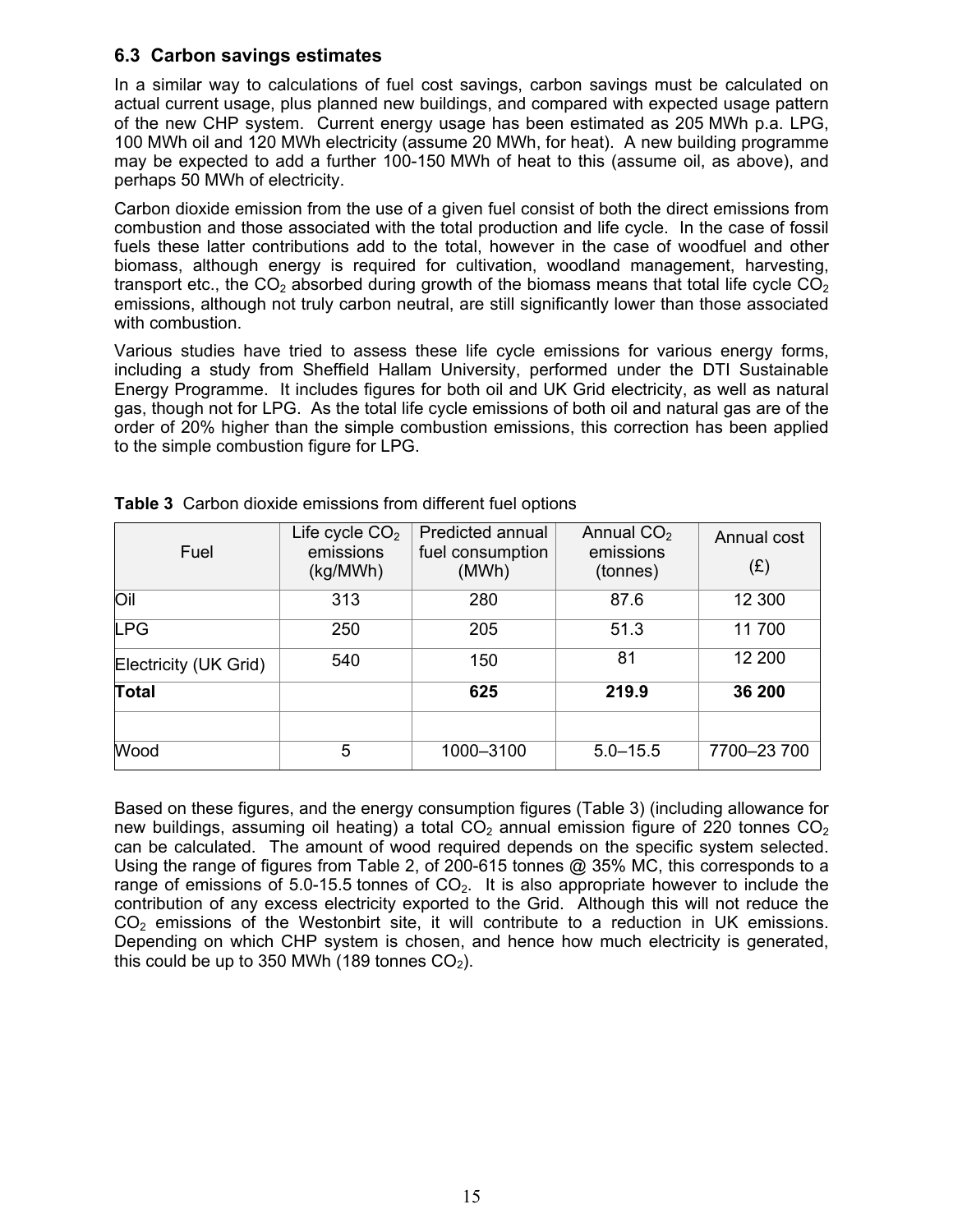## **6.4 On site infrastructure requirements**

## **6.4.1 Woodfuel storage**

It is suggested that woodfuel storage would be in a four bay, standard agricultural steel frame Dutch Barn type building of the following specifications:

- 5 m to eaves (to allow for specific vehicular access and unloading operations)
- Each bay to be *c*. 5 m wide.
- z Depth of building *c*. 5 m.
- $\bullet$  A concrete floor throughout i.e. *c*. 100 m<sup>2</sup>.
- $\bullet$  Building to be sited with longitudinal axis close to east/west as possible.
- $\bullet$  Northern, western and eastern facing sides to be walled up to 2 m height between steel uprights. Wooden railway sleepers with intermediate steel supports are best; but pre-formed concrete silage clamp sides are an acceptable alternative.
- Standard agricultural, York boarding type vertical cladding above 2 m to eaves height on northern, western and eastern sides (or similar that allows for good airflow).
- Roof to overhang (at least on the southern facing side) by 1.5 m to allow for driven rain penetration protection.
- If also used for roundwood storage, the two gable ends should each be provided with 2 x 2 m height RSJs (*c*. 5") to support the thrust weight of timber stacks.

Prices for this tend to vary widely throughout the UK. Such a building might cost *c*. £10 000– £15 000 erected.

Total capacity of such a building would be  $c$ . 200 m<sup>3</sup> of chipped wood (max.), equal to  $c$ . 74 m<sup>3</sup> of equivalent roundwood volumetric measure. At 35% MC this would be *c*. 788 GJ of input energy, or *c.* 219 000 kWh.

The best use for such a building would be for the storage of a buffer stock of dried roundwood, for chipping during the wetter winter period (November to April) as this would then contain a greater energy store. If used exclusively for this purpose, the side walls and cladding could be omitted, but the roof overhang should be on the northern side as well.

Immediately adjacent to the boiler plant area, a silo of wood chips will be required, from which fuel is fed directly to the boiler. This in turn is fed from the fuel storage barn.

The boiler plant area may be planned into one enclosed bay area; in which case the fuel storage area will be reduced by 25%. If this is chosen, a walking floor type of chip feeding system employing a scraper, such as that used at the West Dean site at Chichester, is better suited to operations than a rotating agitator with sprung arms. As some of the possible CHP systems have a footprint larger than the 5 x 5 m allowed by this layout, either a separate, adjacent boiler room could be employed, or the overall size of the Dutch Barn could be increased accordingly. If bays were significantly larger than the size suggested, or there was a requirement to make them rectangular then again a walking floor arrangement would be required.

If a walking floor feeding system is not possible, then the building and chip replenishment provisions become more complicated. For example, the chip store will need to be totally enclosed on all sides, to a height of 2.5 m, and also be of a construction to prevent leakage of chips. There will also need to be a suitable ramp and reception system created for the tipper unloading of chip deliveries, such as from HGV or agricultural truck/trailer. NB Any chip storage must be rain-proof.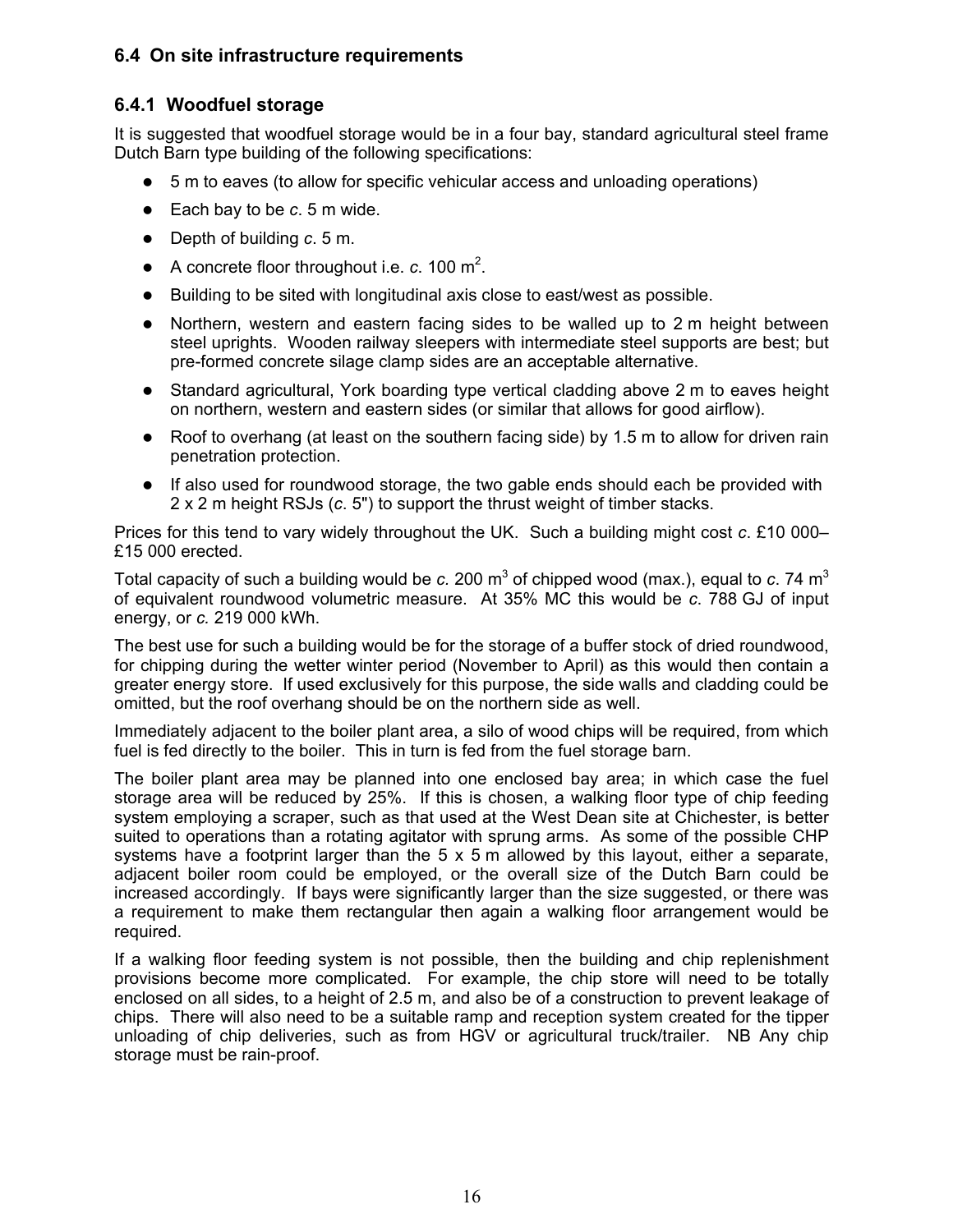Storage of SRW prior to chipping must be on bearers (to permit air circulation beneath) on hard standing, with stacks on an east-west alignment. Stacks should be covered with a well secured tarpaulin or strong plastic waterproof sheet, and will require regular checking for signs of damage or vandalism. The whole area will need to be securable to allow unloading, handling and chipping operations to be carried out without public access.

If local roundwood storage and chipping is to be used, deliveries are best handled by means of standard agricultural silage trailers, which can readily be contracted in. A good chipper and efficient loading set-up can fill a two wheel silage trailer in around half an hour, so a sufficient number must be available to keep a contract chipper busy and minimise idle time.

## **6.4.2 On-site operator**

It has been proposed that a technically competent member of staff at Westonbirt be allocated responsibility for day to day operation, maintenance and monitoring of the installation. Although this is unlikely to require full time attention once the system has fully bedded in and has been operating for a while it is realistic to expect that, following initial commissioning of the system, there will be a period of learning and optimisation of the *modus operandi* required for reliable routine operation, and this is likely to take up a larger proportion of the operator's time than will be required after the first few months of operation.

If the Forestry Commission commits to installing such a system that could perform an extremely valuable role as an exemplar of what is currently still very much pre-commercial technology, it also important that it commits to making the lessons learned from the project available to both other potential woodfuel users, and the UK biomass industry and that operation is therefore thoroughly documented and published. This should include providing visitor access and quality interpretation of the system and the associated issues such as the use of biomass and woodfuel for low carbon heat and power, the woodfuel supply chain and the technologies involved.

It is therefore expected that an operator will be expected to be required full time during the initial stages of the project, but that time commitment could be reduced as is felt appropriate after a time.

## **6.4.3 Other potential expenses**

- Contract local chip haulage by agricultural silage trailer system. It is estimated that one day per month, in winter, would suffice for silo refilling. Estimated requirement would be for two tractors with drivers and two wheeled silage trailers running a shuttle service for one working day. A total of 8 hours each (including placement) at *c*. £15 per hour  $=$  £240 per winter month period (November to March). There would be some similar work outside this period, but with the CHP plant estimated at approximately 50% downturn for a further two months at each end of the season, plus some out of season operations, we can estimate approximately half the above work load, around £120 per month, giving a £2160 p.a. total.
- Provision and installation of underground heat distribution mains to cover the site, from a combustor placement in the woods to the north west. Some previous Forest Research work has given a mean figure of £100 per linear metre installed, but this would depend upon variable factors such as existing underground and trafficking considerations. For just the main block of buildings at this complex, i.e. excluding the plant centre, an estimate of 400 m could be reasonable, giving a total cost installed of *c*. £40 000.
- $\bullet$  An FC owned chipping and timber handling facility may be a desirable alternative option rather than depending on contract chipping for essential supply frequency and chip quality. In which case, it may be considered that this would be a key function of the specific operative's duty, as it would take only a relatively small part of monthly hours. Consequent machinery investment could be: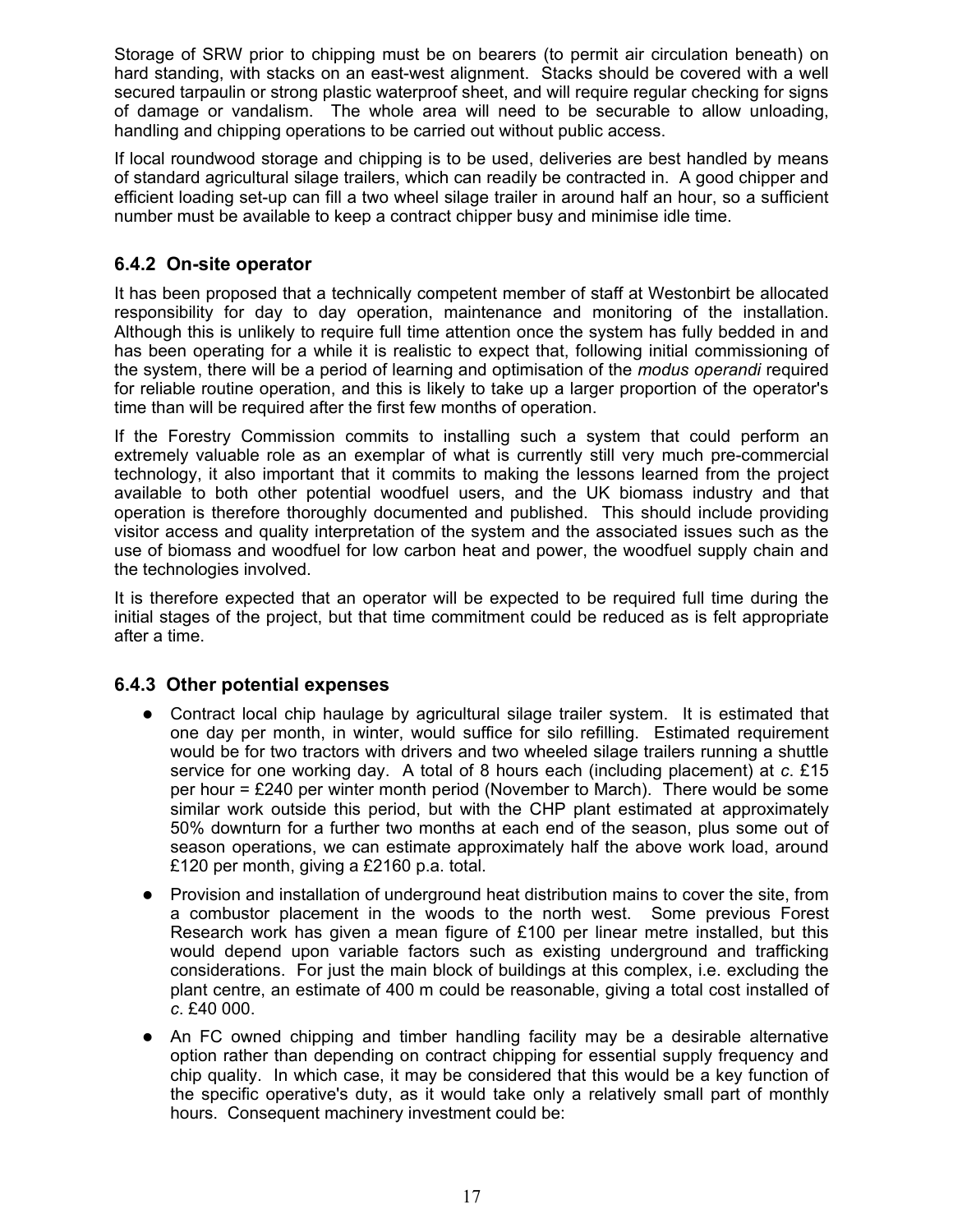- A suitable agricultural tractor arrangement e.g. 100–120 hp Valmet agricultural tractor with a reverse driving position capability *c.* £40 000.
- A linkage mounted hydraulic crane/loader of *c.* 4.5 m reach, that would leave the hitch free  $=$  c. £8000.
- A towable chipper, proven to give the desired chipping quality, from small roundwood up to 20 cm butt diameter  $= c$ . £ 25 000.
- The cost of operative training should also be included (two weeks plus travel and accommodation) *c*. £4000.
- Practical and objective input into the fuel supply system organisation, installation, startup and consolidation. This is essential to ensure the system operates at maximum efficiency from the outset. The alternative would be to attempt to try and develop a protocol after the system is already in operation. Technical Development expertise can provide help with this; 10 days at £410 = £4100.

## **6.5 Project management**

The complexity of this project is considered beyond that which would normally be within the remit of Forestry Commission Land Agents, and consequently it should be placed with a professional project management body. This need not be a specific woodfuel company as only those project issues directly associated with the woodfuel combustion equipment requires the services of a specific woodfuel energy company.

Woodfuel supply chain decisions can be assisted by Forest Research Technical Development, and it is important that these matters are considered from a very early stage. There are four basic models to be considered.

- 1. An Energy Service Company (ESCo) owns, operates and maintains the equipment as well as sources and handles all fuel supply. This would require least input from Forestry Commission staff, however it gives the least benefit, both financial and in terms of undertaking a working case study under FC management, with FC fuel supply chain. It is also a model that is not yet as well established and proven in the UK as in other European countries.
- 2. A local woodfuel supplier would supply suitable quality wood chips as required at a commercial rate. Maintenance and management of the CHP system to be the responsibility of the manufacturer/installer, with a suitable member of the on-site staff trained for day to day maintenance. It has also been proposed that (s)he should undertake monitoring and documentation of system operation and performance and the regular publication of public reports.
- 3. Forestry Commission to supply suitable SRW supplies; Contract chipping and contract local haulage. Again maintenance and management of the CHP system would remain with the manufacturer/installer, with a suitably trained member of staff providing day to day monitoring, maintenance, support and documentation.
- 4. Forestry Commission to handle all fuel supply operations in house, including haulage and chipping. Once again maintenance and management of the CHP system would remain with the manufacturer/installer, with a suitably trained member of staff providing day to day monitoring, maintenance, support and documentation. This option would require the purchase or lease of a suitable wood chipper. As this installation alone would not be expected to provide a high usage load factor for such a chipper, it would suggest that it either be made available to other local woodfuel projects on a commercial basis, or actually used to establish additional local woodfuel supply chain infrastructure.

In view of the position of the Forestry Commission, and the potential value of being able to keep control of fuel quality, as well as demonstrating best practice, it is proposed that options 3 or 4 would be the most appropriate and valuable.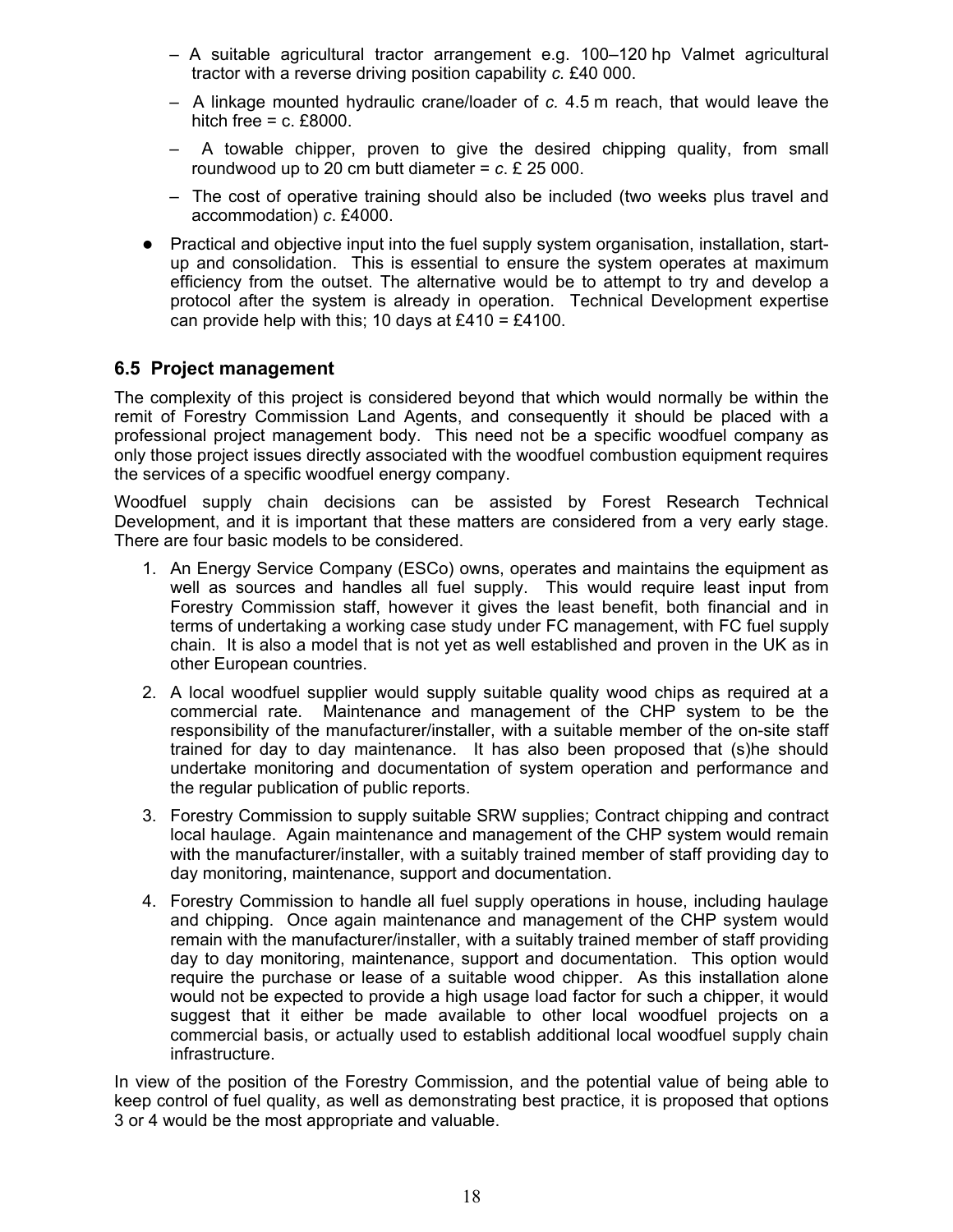## **6.6 Grants and support**

There are national grant or support programmes that might be of relevance to this project.

**DTI Low Carbon Building Programme** (LCBP): Launched in April 2006 as successor to the Clear Skies and Solar PV grant schemes. Phase 1 of the LCBP has funding streams for household, community organisations, housing associations, schools, not for profit and for private businesses, for which there is £28.5 million. The Energy Saving Trust is Programme Coordinator for Phase 1 and bio-energy is specifically mentioned. It includes two streams: Stream 1 for smaller schemes (grants up to £30 000); Stream 2 is for medium and large scale micro-generation projects. Phase 2 has £50 million and is managed by the Building Research Establishment (BRE). Information is expected to be available from November 2006.

**Community Renewables Initiative** (CRI): A scheme from the Countryside Agency, now coordinated by the Severn-Wye Energy Agency, to provide advice and support for community groups planning renewable energy schemes, including schools, offices, farms, community halls, etc.

**DTI Technology Programme**: Intended to stimulate research and development between UK firms and research establishments, 25% grants available for near market or exploitation projects. Grants are accessed through Knowledge Transfer Networks (KTNs).

**Bio-energy Infrastructure Scheme**: A grant scheme to farmers, foresters and businesses to help develop the supply chain for woodfuel, and energy crops. Provides grants to assist the purchase of capital equipment and also for the purchase of storage and hard standing facilities. Currently closed to new applications but a second application round is intended.

## **7. RISKS**

As has been explained above, in order to be able to achieve relatively efficient biomass fired CHP systems operating in the sub 1 MW<sub>e</sub> output range, some aspect of the technology is relatively novel and must therefore be viewed, to some extent at least, as under development. There is likely, therefore, to be some element of technical risk associated with any of the systems included in this report.

The potential impact of this risk will depend upon which component of the system is least well established. Some of the systems listed above make use of conventional combustion technology, combined with novel generating equipment, such as a Stirling engine or a microturbine. Other systems use more conventional generating technology, such as an internal combustion engine, but drive it with the output from a gasifier. While there is always the potential for operational difficulties to be encountered with any such equipment, it is reasonable to expect that the greatest likelihood of problems may be found with the more novel technology.

If fairly standard combustion technology is employed, with more novel generating equipment, then should difficulties or a failure be encountered, the most likely outcome would be loss or reduction of electricity generating capacity, but, depending on the design of the system, it is possible that a proportion of heat output might be maintained. Although reduction or loss of electrical output would reduce the economic benefit from this component, for a Grid connected site this would simply entail the temporary purchase of Grid electricity until the system has returned to operation. Depending on the design of the system, not all may be capable of delivering heat in the event of failure of the generating equipment and if this is to be included as a criterion for selection of a specific system it should be established clearly with the manufacturer before a final decision is made.

If novel gasifier technology is employed then any difficulties experienced with this component of the system, this could result in loss of both electrical output and heating to the site, or reduced output in both. It has been proposed that some or all of the existing fossil fuel powered heating be retained to provide peak output for the few winter days of maximum heating demand. This would allow the main system to be specified to operate at close to maximum output (and hence maximum efficiency) for a much larger proportion of the year.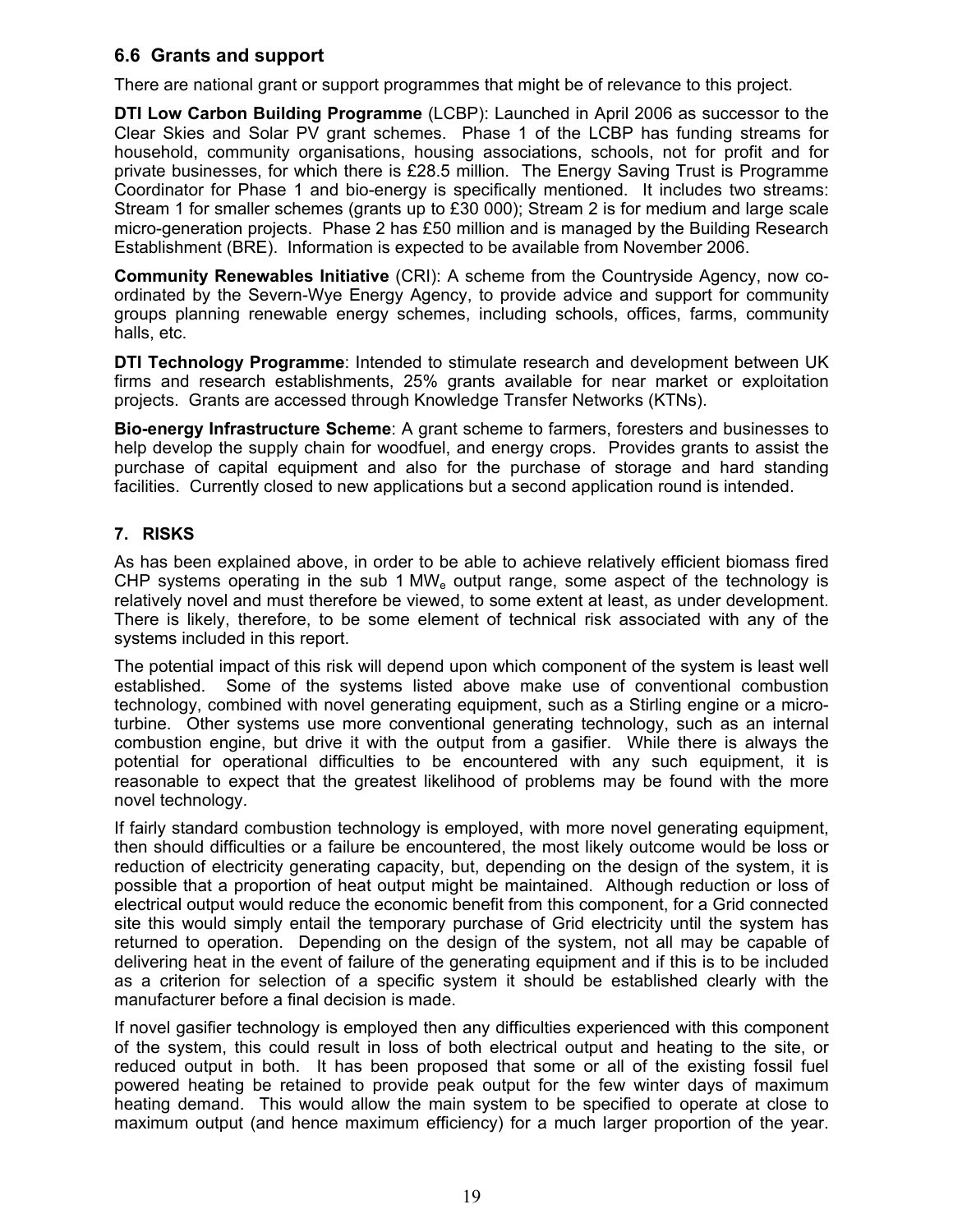This capability could also then act as a backup heating system in the event of failure or under performance of the biomass system, for whatever reason.

In addition to consideration of the likely result of difficulties or failure of a system component, thought must be given to the likely ease with which it may be rectified. If a conventional internal combustion engine is used, for example, replacement components such as seals, bearings etc. may be more readily obtainable than those for a more exotic design, such as a Stirling engine. It is also more likely that they can be fitted by an on-site or local engineer rather than having to call in an engineer from the manufacturer.

Against this, however, must be set the fact that a Stirling engine has been designed to provide a robust, lower maintenance system, in some cases hermetically sealed, potentially even to the extent of having the generator built into the crankcase, optimised for low maintenance use in this environment. By contrast an internal combustion engine may be operating with a fuel for which it was not designed and may have been modified from its original design. Equally, though gasifier technology may be regarded as currently more experimental in this application and at this scale, gasification of biomass and coal has been undertaken successfully for many decades. Even conventional biomass combustion systems can encounter problems if the fuel does not meet the specification for which it was designed.

It must be stressed that the best way to assess the reliability of a given system is to see one or more systems in operation and discuss with those responsible for day to day operation, if at all possible personnel with no connection with the manufacturer. While difficulties and the occasional breakdown may be expected in the early days following the installation of a system, a great deal can be learned about the robustness of the system, and the attitude of the manufacturer in this way. The manufacturer should be able to provide information on the design maintenance schedule, but it is important to gauge how close this is to the requirements in practice. Particularly, a representative sample of the fuel that is to be used with the system should be shown to the manufacturer to ensure that both parties are entirely clear on what is to be used.

It must also be understood that with the market for such devices, and even for biomass heat in the UK, in a very immature state, the potential for manufacturers and suppliers to encounter financial difficulties and go out of business is relatively high. If this were to happen it might make obtaining support or spare parts for an installed system difficult. It might happen that parts and assets are transferred to another company and engineers continue to provide support under a different organisation, however they might not, so an assessment of what consumables, parts and maintenance tasks could cause difficulties if this were to happen should be undertaken as part of the process of choosing a system.

In addition to the potential for failure of such a system to leave the Westonbirt site without heat, unable to achieve the anticipated income from electricity savings/sales, or to incur unexpected additional financial outlay, there is the, ultimately potentially more far reaching risk of a high profile biomass CHP project failure. While a high quality, successful exemplar of biomass technology will certainly prove valuable to the biomass energy market and industry, a high profile failure, for whatever reason, would be disproportionately damaging, and far more widely known! All reasonable steps must be taken to avoid this if at all possible and it must be accepted that this may mean additional expense to err on the side of caution and ensure corners are not cut for the sake of (potentially false) economy.

As has already been mentioned, the most common cause of difficulties and failure of biomass heat systems is poor quality or inappropriate fuel and it will be even more important if a gasifier design is chosen. It is therefore vital to ensure that there is good mutual understanding between the appropriate member(s) of Westonbirt/FC staff and the manufacturer of the selected system which fuel is to be employed and acceptable range of specifications. Once agreed, whatever system is used for fuel supply, it is vital that all fuel accepted for use meets that specification. This is likely to require a high level of monitoring, at least in the early stages, and in-house supply may be the easiest way of ensuring consistent quality.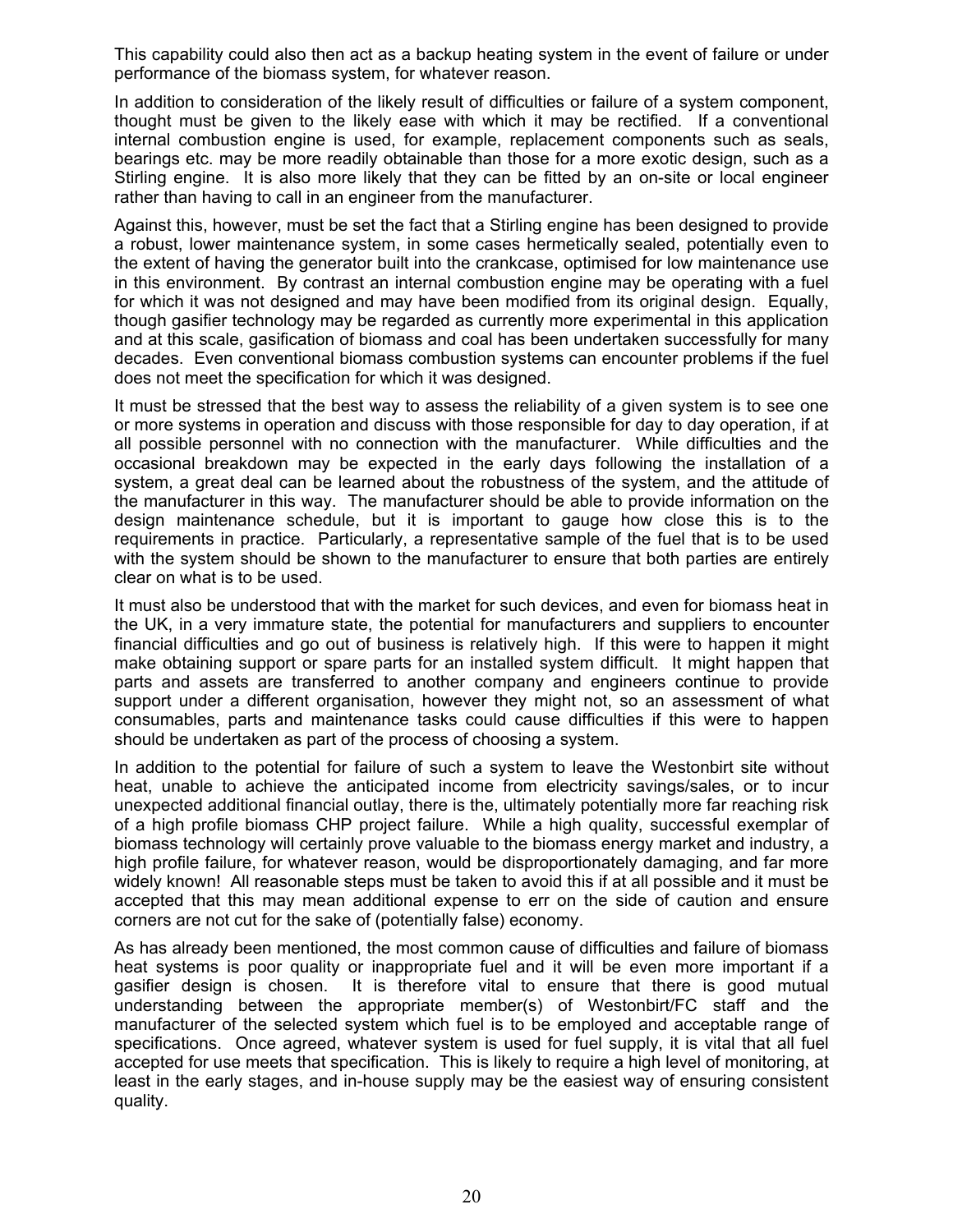To summarise, the major risks are:

- At the scale required all biomass CHP systems employ at least some technology that is at a relatively early stage of development.
- $\bullet$  This may therefore fail to perform as expected or fail entirely, potentially leading to:
	- loss of electricity production (impacting the economics)
	- loss of heat (requiring use of a backup heating system)
	- significant damage to the UK biomass energy market development.
- With an immature market there is a risk of manufacturers or suppliers going out of business. With highly specialised, novel equipment, if this were to happen it might be difficult or impossible to obtain consumables, spares or maintenance support.
- $\bullet$  If fuel supply is outsourced there is the possibility that it fails to meet the required specification, or suitable supply is interrupted.

## **8. CONCLUSIONS AND RECOMMENDATIONS**

#### **Systems**

There are a number of commercially available woodfuel CHP systems of the capacity required. It must be recognised at the outset that all available systems at this scale incorporate technology that is relatively unproven. If this project is undertaken it must be understood to be more in the nature of a study than purely the installation of a capital equipment upgrade. There are risks associated with this project and they have been outlined above.

## **Project**

It could potentially be very valuable for the Forestry Commission to set an example in this precommercial phase of development of biomass CHP by taking on the risks associated with experimental technology with a commitment to making it work. There must, however, be full commitment to the success of the project as failure could have an extremely negative impact on market development.

It is recommended that a technically competent member of Westonbirt staff be allocated to the project, initially full time though this could subsequently be reduced, to monitor, evaluate and document the whole process of installation, commissioning and day to day operation to allow other potential users to benefit from the experience obtained, and also to learn from any mistakes made. This could be done in a number of ways, such as via periodic reports or postings on the Westonbirt web site, or even in the form of a blog. If this were to be done, it would require full consultation with the manufacturer of the system to be installed and all relevant personnel at the outset, to ensure that everyone involved is fully aware of, and supportive of the initiative.

It is suggested that the complexity of this project is beyond that which would normally be within the remit of Forestry Commission Land Agents and that project management should be placed with a professional body with suitable expertise.

#### **Fuel**

A consistent supply of fuel that meets a specification agreed with the CHP system manufacturer is critical. In order to ensure this, and also to allow the Forestry Commission to build up experience and expertise in the supply of quality woodfuel, it is recommended that the FC is closely involved with the fuel supply. This could either be by undertaking the whole process in-house, including supply of suitable SRW, drying, chipping and haulage, or by outsourcing some aspects to trusted local contractors with suitable expertise, such as chipping or haulage. Monitoring of chip quality will still be important.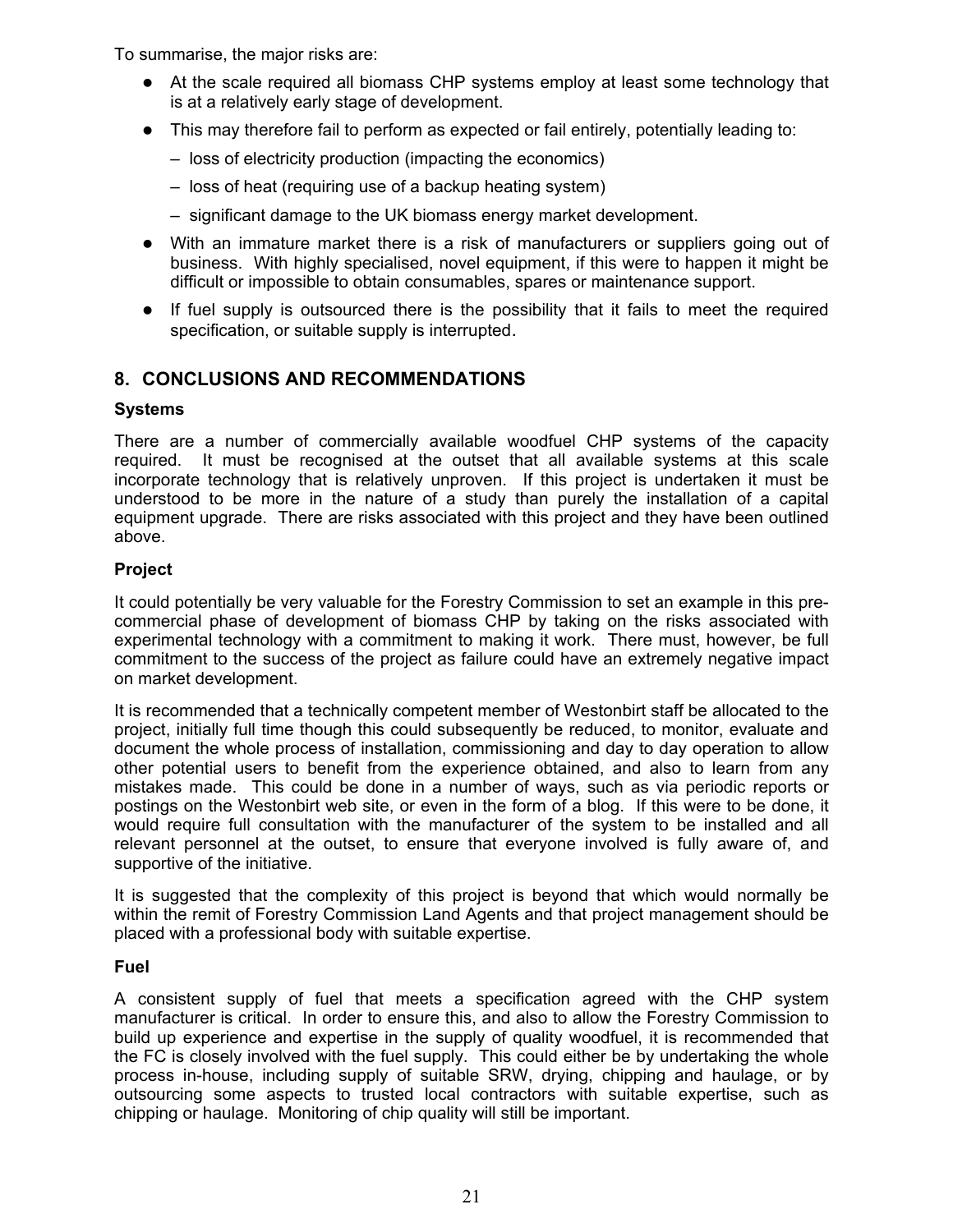Annual fuel requirements are expected to be around 400–1000 tonnes at 35% MC, depending on system chosen.

Suitable hard standing to allow for on site drying of SRW, and weatherproof buildings for storage of dried fuel as well as for the CHP system itself, will be required. They must be sited and designed for ease of access, delivery and handling.

A loose SRW specification is proposed, of average 4 m lengths, with a 2 cm tip to give improvements in yield and handling efficiency. At this length, 500 tonnes would require 125 m of linear road-side stacking space. At a standard pulpwood length of 2.3 m, 220 m would be required.

#### **Heat**

Biomass combustion/gasification equipment tends to be relatively large and expensive at small scale and requires significant fuel handling equipment. It is therefore significantly more efficient to install a single system to service as large a heat load as possible within an economic distance of a central plant. The Plant Centre and Sleights are not near enough, but all other current and planned buildings on site could be included and the estimated approximate total heating requirement is 170–200 kW. An accurate energy audit will be required to ascertain the exact requirement.

The construction of a heat distribution main will entail additional expense and significant disruption.

#### **Electricity**

Equipment specification should be dictated by the heat demand, not electrical output. The Westonbirt site is connected to the UK electricity Grid and costs of electricity export are being investigated. Any deficit can be made up from the Grid and it is expected that any excess production could be exported, which should provide income.

#### **Technologies**

At the heat scale required, potentially suitable available biomass CHP technologies are:

- Biomass gasifier providing fuel gas to run an internal combustion engine (gas engine or converted diesel engine); four potential commercial systems.
- Stirling external combustion engine using heat from direct biomass combustion or fuel gas from a biomass gasifier; one system of each available, using the same engine.
- $\bullet$  Gas micro-turbine driven by air indirectly heated by biomass combustion; one potentially suitable system is available.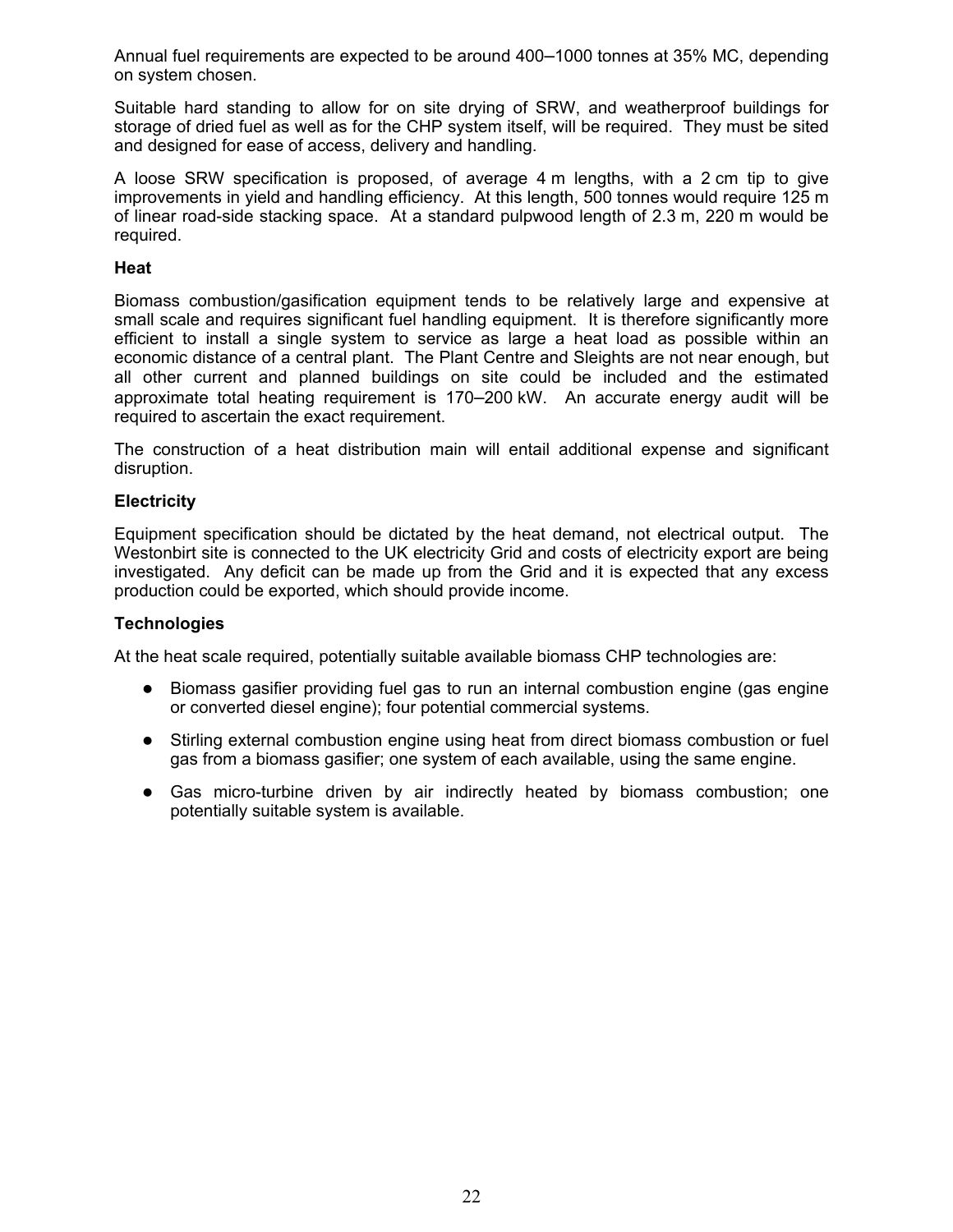## **9. Acknowledgements**

Carbon Plan Ltd. The Carbon Trust The Centre for Sustainable Energy Bristol Combined Heat and Power Association Danish centre for Biomass Technology DEFRA Econergy Gloucestershire Wood fuels Good-Energy NFU Regen SW Renewable Heat and Power Royal Agricultural College, Cirencester Rural Enterprise Gateway Knowledge Network Scottish and Southern Power Severn Wye Energy Agency Smartest Energy S.W. Woodland Renaissance.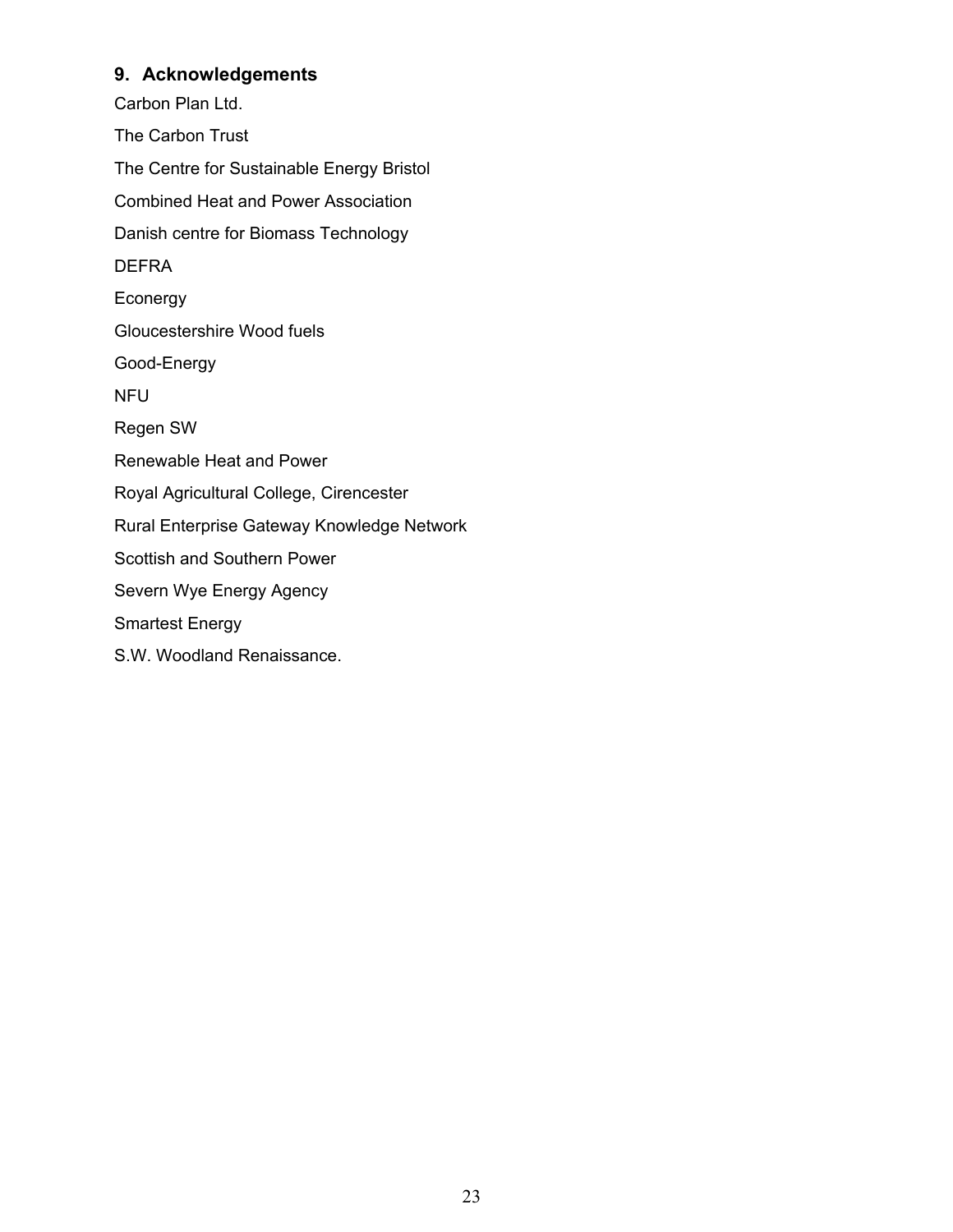#### **10. Bibliography**

**NB** Any of these can be supplied on request in pdf format.

Bio-Renewables Ltd. (2004). *Small scale wood fuel heat and CHP options for South West England* A report for Regen SW by Bio-Renewables Ltd.

Biomass Engineering Ltd. (2006). *Development of a 250 kWe downdraft gasifier for CHP.* DTI URN 06/1434.

Carlsen, H. Dipl. Ing., Bovin, J. *Four cylinder, hermetically sealed Stirling engine for smallscale power production using biomass as fuel*.

CCL Information Sheet 01/03 (2003). *Climate Change Levy (CCL): Trading of CHP and Renewable Levy Exemption Certificates (LECs)*.

DTI (1998). *Energy from Biomass*: Summaries of the Biomass Projects carried out as part of the Department of Trade and Industry's New and Renewable Energy Programme: **Vol 3,** Converting wood fuel to energy.

Duvia, A. (Turboden), Gaia, M. (Poltecnico di Energetica, Milano). (2002) *ORC plants for power production from biomass from 0,4 MWe to 1,5 MWe: Technology, efficiency, practical experiences and economy*.

Elsayed, M. A., Matthews, R., Mortimer, N. (2003*). Carbon and energy balances for a range of biofuel options* URN 03/836.

Evald, A., Janet Witt, J. (2006). *Biomass CHP best practice guide***.** Altener Project report.

Gallagher, G.J., (2002). *Development of a small-scale biomass CHP system*. Sustainable Energy Ltd.

Good Energy Home Generation Scheme (2006). *Terms and Conditions*.

Glocestershire Council (2005).*Gloucestershire Renewable Energy Action Plan*

Obernberger, I., Carlsen, H., Biedermann, F. (2003*) State-of-the-art and future developments regarding small-scale biomass CHP systems with a special focus on ORC and Stirling engine technologies*. International Nordic Bioenergy 2003 conference.

OPET (2004). *Small-scale biomass CHP technologies Situation in Finland, Denmark and Sweden*, OPET Report 12.

Pritchard, D. (2002*). Biomass combustion gas turbine CHP*, DTI URN 02/1346. Talbott's Heating Ltd.

Pritchard, D. (2005). *Biomass fuelled indirect fired micro turbine*, DTI URN 05/698 Talbott's Heating Ltd.

Roberto, B., Enrico, M. (Turboden) (1996). *Organic Rankine Cycle turbogenerators for combined heat and power production from biomass*.

Stirling, Denmark. *Installation of Stirling engine SD34D*.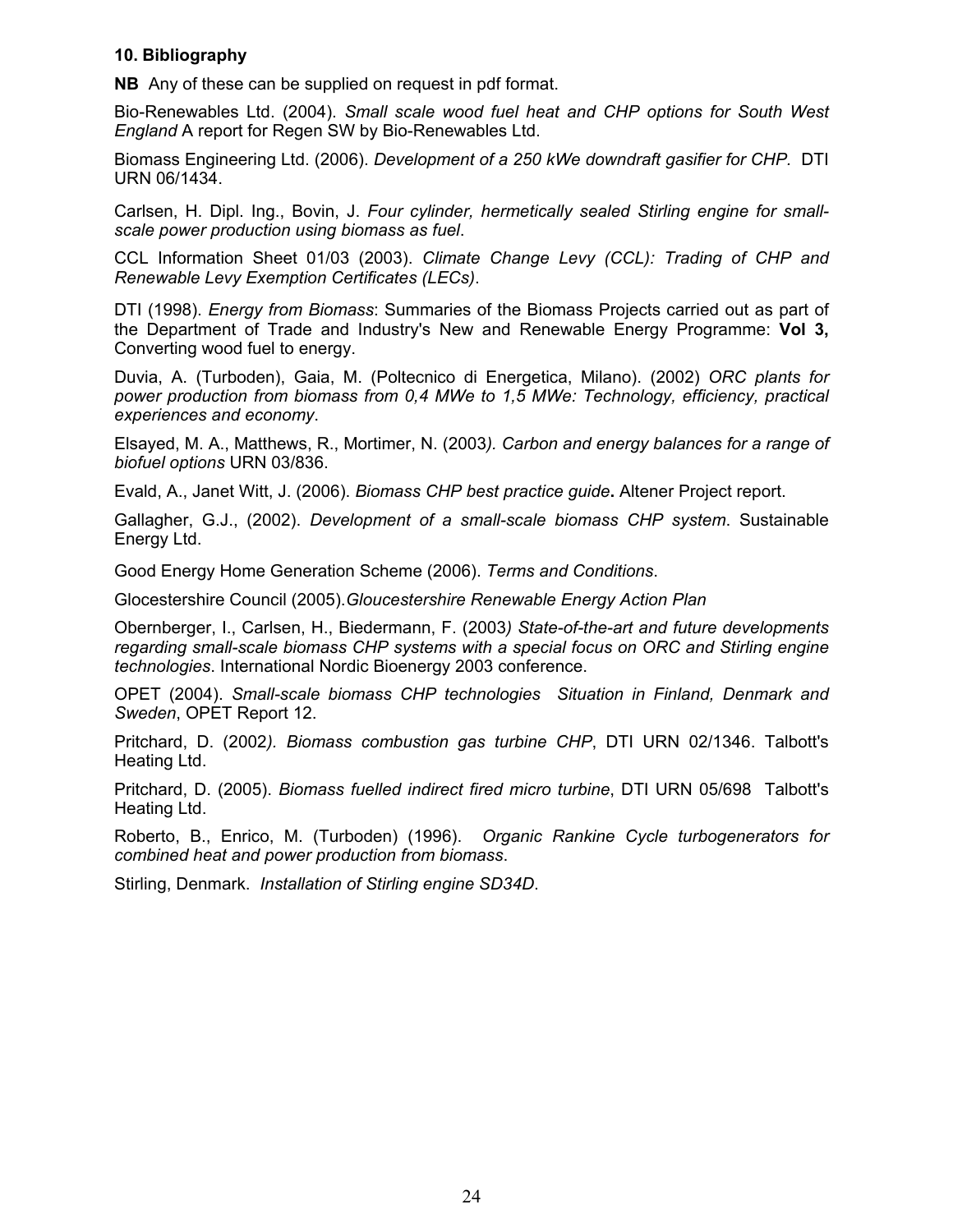## **Manufacturer information**

**Biomass CHP Ltd.**, Londonderry, NI

#### **Contact details**

Unit 27, Templemore Business Centre, Northland Road, Derry City, Co. Londonderry BT48 0LD

www.exusenergy.com

brianw at b9energy@hotmail.com Brian Williams, Technical Director

#### **Systems**

Downdraft gasifier + gas engine (currently; have looked at modified diesel) based CHP systems. Modularised:  $130 \text{kW}_e$  130-200kW<sub>th</sub> (depending on fuel moisture content: 50%- $30\%) - 1.56$ MW<sub>e</sub> 1.56-2.3MW<sub>th</sub> 130kW<sub>e</sub> requires (equivalent of) 110 od kg/hr

415V 3Ph

**Footprint:** 6m x 5m x 7.3m (high)

Formerly **Exus Energy Ltd.**, formerly **B9 Energy Biomass Ltd.** Currently unable to offer commercial guarantees, but expect to be able to do so in about 12-18 months.

#### **UK presence**

UK company

#### **Case studies**

| <b>Blackwater Valley I</b>  | $100$ k $W_e$                   |          |
|-----------------------------|---------------------------------|----------|
| <b>Blackwater Valley II</b> | 200 <sub>k</sub> W <sub>e</sub> | £400 000 |
| <b>Beddington ZED</b>       | 130kW <sub>e</sub>              |          |

SMP R&D facility, Sweden

#### **Biomass Engineering Ltd.**, St Helens

#### **Contact details**

Junction Lane, Sankey Valley Industrial Estate, Newton-le-Willows WA12 8DN

www.biomass-uk.com

Tel: 01925 220338 Fax: 01925 220135

a.connor@biomass.uk.com (Andrew Connor – Project Manager)

#### **Systems**

Down-draft gasifier coupled with gas engine. Standard range:  $250-275 \text{kW}_e/450-600 \text{kW}_{th}$ Could build small system to special order.

Need 10-20% MC, but often incorporate a drier system using some low grade heat. Not too fussy on fuel spec. provided the majority (~90%) is basically SRW can manage some leaves and bark.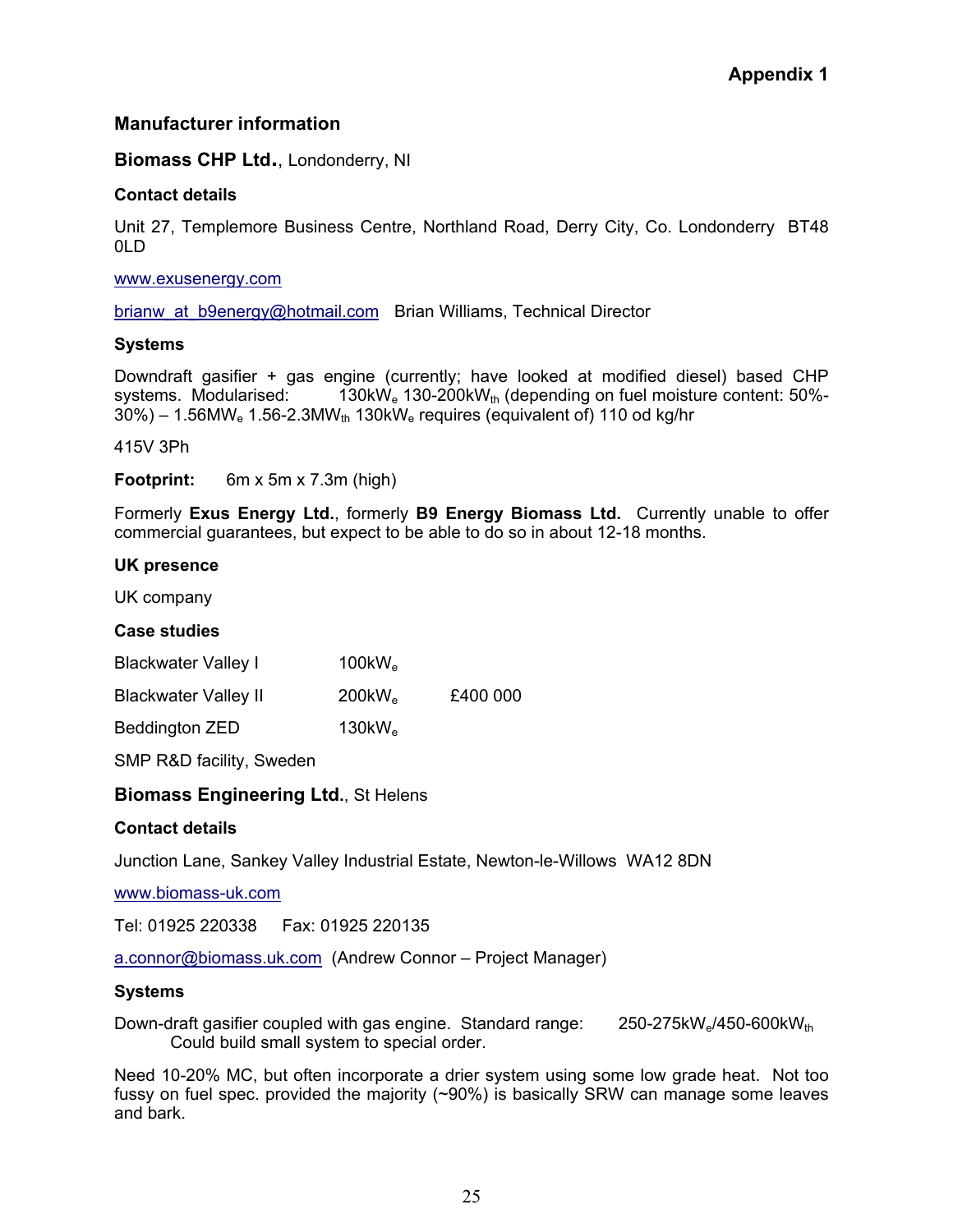Offer turn key systems, and can also offer maintenance contract with modem link, or can have modem notification of on site staff.

Can modulate down to  $\sim$  50% with some loss of efficiency (say 20-30%).

**Footprint**: 10m x 15m x 4m (high)

#### Formerly **Shawton Engineering**

#### **UK presence**

UK company

#### **Case studies**

ECOS Millenium Centre, Ballymena, N Ireland 250-275kW<sub>e</sub> (net – 300kW<sub>e</sub> gross) 450-600kW<sub>th</sub> £30/MWh 250kg/hr wood chips @ 15-20% MC pdf

Mossborough Hall 270kW<sub>e</sub>

## **Innovation Technologies (Ireland) Ltd.**, N. Ireland

#### **Contact details**

47, Manse Road, Ballycarry, Carrickfergus, Northern Ireland BT38 9HP

www.innovation-tech.co.uk

Tel: 028 9337 3379 Fax: 028 9337 8039

info@innovation-tech.co.uk Ian Millikan

www.fluidynenz.250x.com Doug.Williams@orcon.net.nz

#### **Systems**

Uses **Fluidyne** downdraft gasifier (from New Zealand) and Hino gas engine/IC engine:  $35kW_e/70kW_{th} - 550kW_e/1.1MW_{th}$  ITI-Fluidyne range

Atlantic class system  $AC100: 100kW<sub>e</sub> 200kW<sub>th</sub> 100kg/hr fuel. ~6% MC$ 

Atlantic class AC50:  $50kW_e$  100k $W_{th}$ 

Mega class systems: up to  $2MW_e$  experimental at present. US\$1.5m-1.8m excluding the engine.

415V 3Ph

**Footprint:** 8m x 8m x 3.5m excluding fuel silo

#### **UK presence**

UK company

#### **Case studies**

| Winnipeg, Canada | $500$ k $W_{\rm e}$ | Mirrlees dual fuel engine | 2.5 t/hr wood chips |
|------------------|---------------------|---------------------------|---------------------|
| experimental     |                     |                           |                     |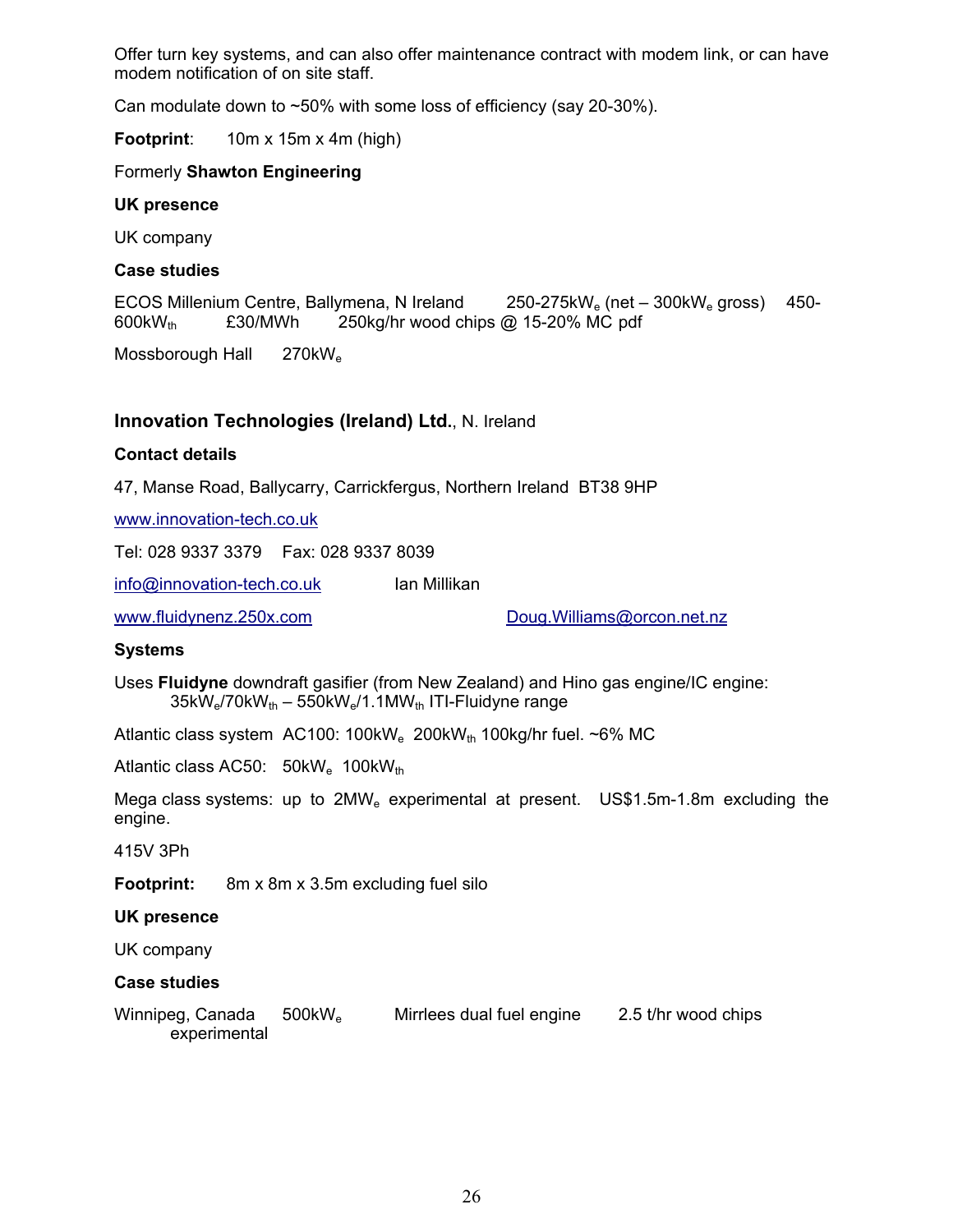#### **Mawera UK Ltd.**, Lichfield

#### **Contact details**

31, Enterprise Industrial Park, Britannia Way, Lichfield, Staffordshire WS14 9UY

www.mawera.co.uk www.moldow.com www.mawera.com Tel: 01543 258844 Fax: 01543 416311 jac@mawera.co.uk (John Clissett)

#### **Systems**

Biomass boilers (110kW – 13 MW) with choice of Stirling (35 or 70kW<sub>e</sub>), ORC (300kW<sub>e</sub> – 1.5MW<sub>e</sub>) via 300°C thermal oil, or steam turbine (100kW<sub>e</sub> – 2.5MW<sub>e</sub>).

Use Turboden ORC unit.

Stirling engine systems using Danish engine (same unit as Stirling Denmark) but direct combustion:  $35kW_e$  300k $W_{th}$  ~160kg/hr @50%

415V 3Ph

**Footprint:** Suggest building 16 m x 15 m x 6 m high

#### **UK presence**

UK representation of Austrian company

#### **Case studies**

8 cylinder Sterling engine pilot plant 75kW<sub>e</sub> 475kW<sub>th</sub> 1,000 hr operation

#### **Stirling Denmark ApS Denmark**

#### **Contact details**

www.stirling.dk

Diplomvej, build. 373 - DTU - 2800 Lyngby, Denmark

Tel: +45 45 25 93 70 Fax: +45 45 25 93 71

hc@stirling.dk Prof Henrik Carlsen

#### **Systems**

Updraft gasifier + Stirling engines  $35kW_e$ ,  $75kW_e$  35kW<sub>e</sub> delivers  $145kW_{th}$  heat from 200kW in. Up to 40-50% MC fuel with few constraints on fuel quality. Can take some bark and leaves.

8,000 hr/yr operation expected. Takes  $\sim$  half an hour to start up gasifier if operating the previous day; about half a day from totally cold. Operates 1,500 hours between cleaning of hot region of engine, which is a simple process, takes about one day and can be undertaken by site staff. They expect to extend this to 4,000 hours.

Designed for main service interval of 8,000 hours, but recommend 4,000 hrs for the first few years. This takes 2 people three days and requires specialist engineers. Incorporates modem link for remote diagnostics.

No modulation in output possible on current systems, but down to 30-40% planned for the future, and not expected to be complicated.

**Footprint:** 2m x 2m x 4m high (alternative configurations available)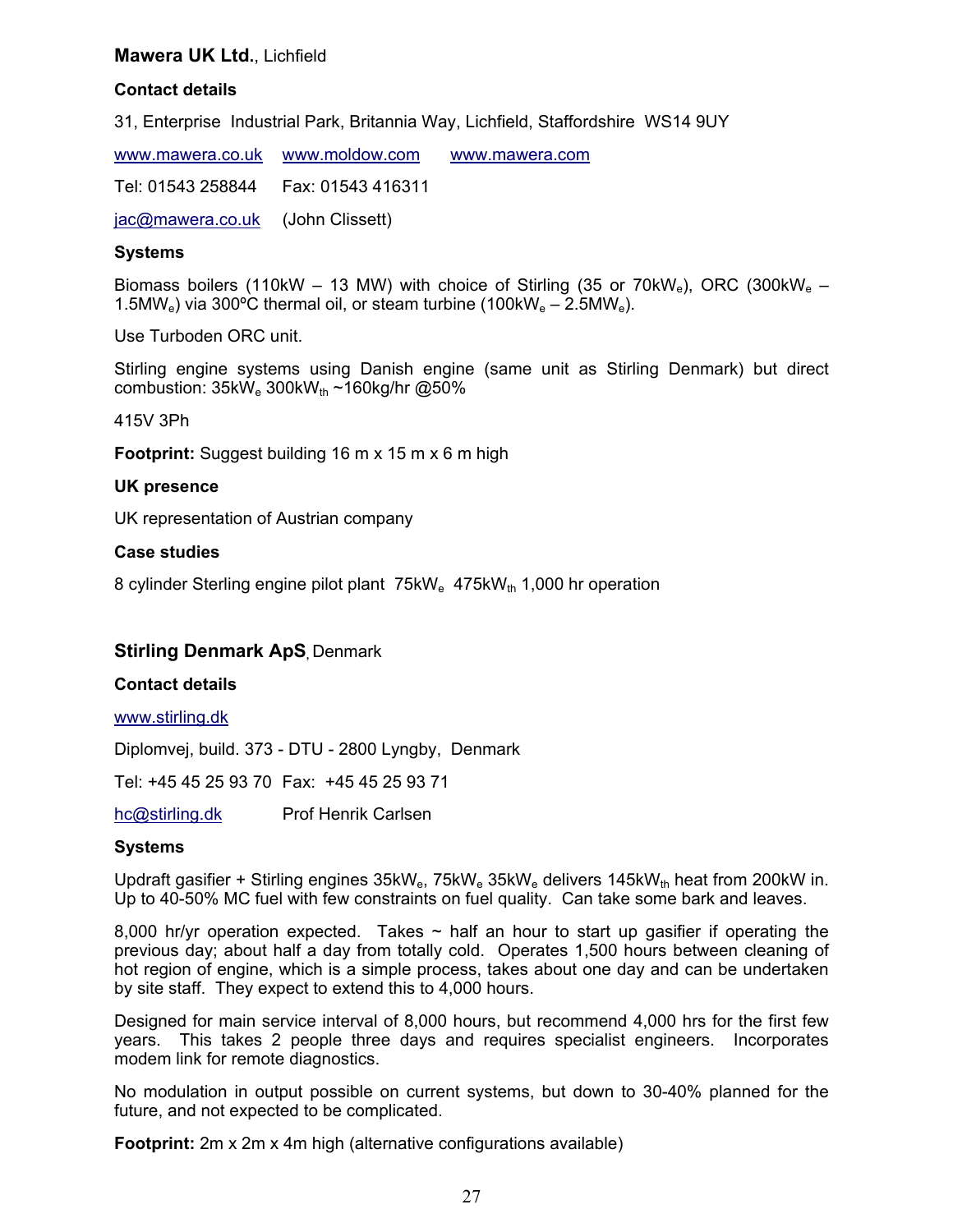#### **UK presence**

None at present, but hope to find a UK partner for servicing and perhaps marketing.

#### **Case studies**

Some 35kWe plants in Germany and Austria, but they are confidential. Plant in Denmark to be installed by end of 2006 which should be well documented.

#### **Talbott's**, Stafford

#### **Contact details**

Drummond Road, Astonfields Industrial Estate, Stafford ST16 3HJ

www.talbotts.co.uk

Tel: 01785 213366 Fax: 01785 256418

enquiries@talbotts.co.uk

#### **Systems**

Step grate combustor plus indirect fired micro turbine  $BGI00$ : 100kW<sub>e</sub>/200kW<sub>th</sub> Wood chips, SRC, miscanthus up to 40% MC

Quote about 90kW<sub>e</sub> net output (100kW<sub>e</sub> gross)

Electrical: 415V 3 Ph 50Hz

LTHW: Up to 90ºC

**Footprint:** Two stacked 20' x 8' x 8'6" (6.1m x 2.4m x 2.6m) shipping containers with fuel store to one side. Total 6.1m x 10m x 5.2m

#### **UK presence**

UK company

#### **Case studies**

Harper Adams Agricultural College, Shropshire 100kW<sub>e</sub> (gross) 150kW<sub>th</sub>